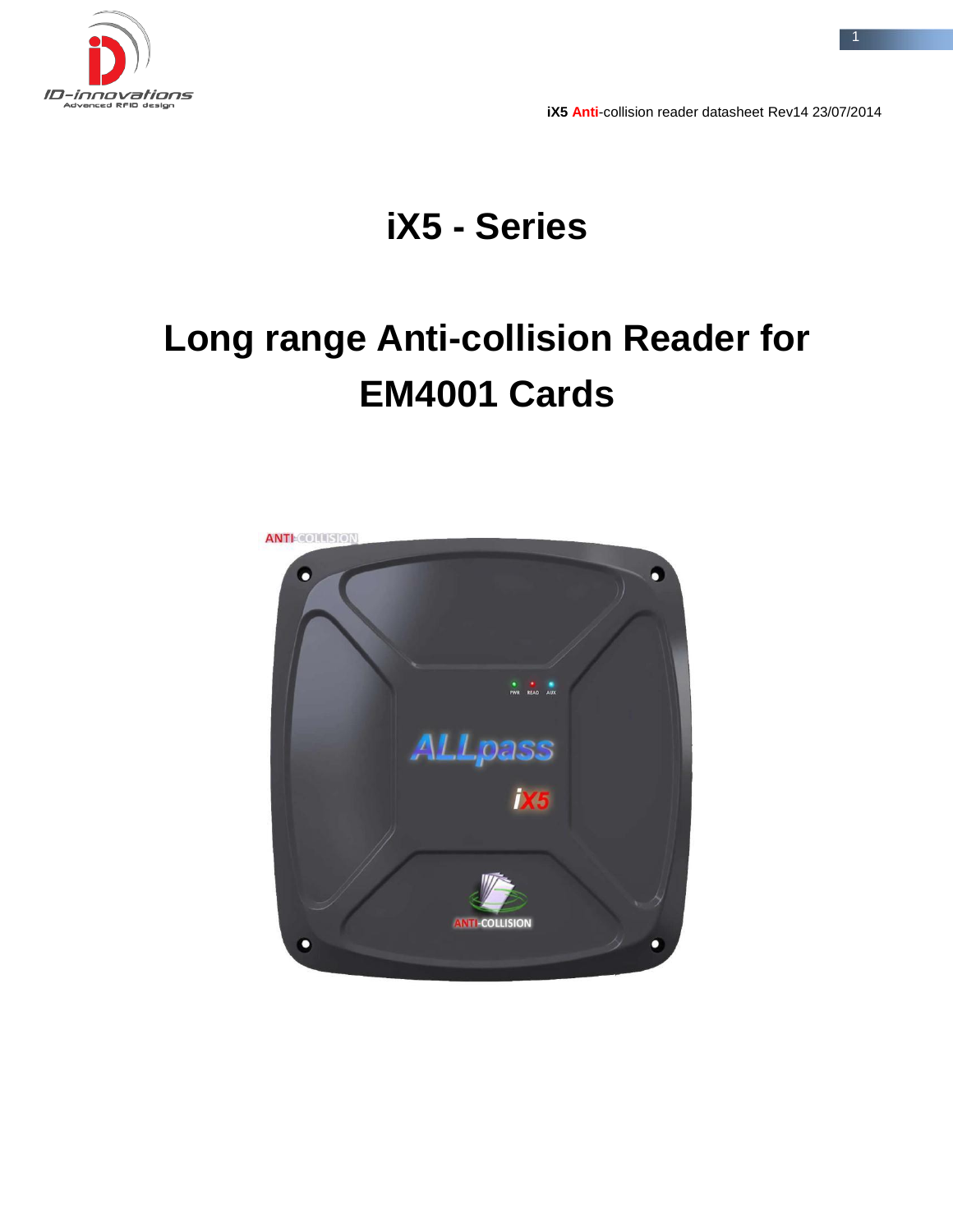

### Contents

| 1.  |       |  |
|-----|-------|--|
| 2.  |       |  |
| 3.  |       |  |
| 4.  |       |  |
| 5.  |       |  |
| 6.  |       |  |
| 7.  |       |  |
| 8.  |       |  |
| 9.  |       |  |
|     | 9.1.1 |  |
| 10. |       |  |
| 11. |       |  |
| 12. |       |  |
| 13. |       |  |
| 14. |       |  |
|     | 14.1  |  |
|     | 14.2  |  |
| 15. |       |  |
|     |       |  |
|     |       |  |
|     |       |  |
|     |       |  |
|     |       |  |
|     |       |  |
|     |       |  |
|     |       |  |
| 16. |       |  |
| 17. |       |  |
| 18. |       |  |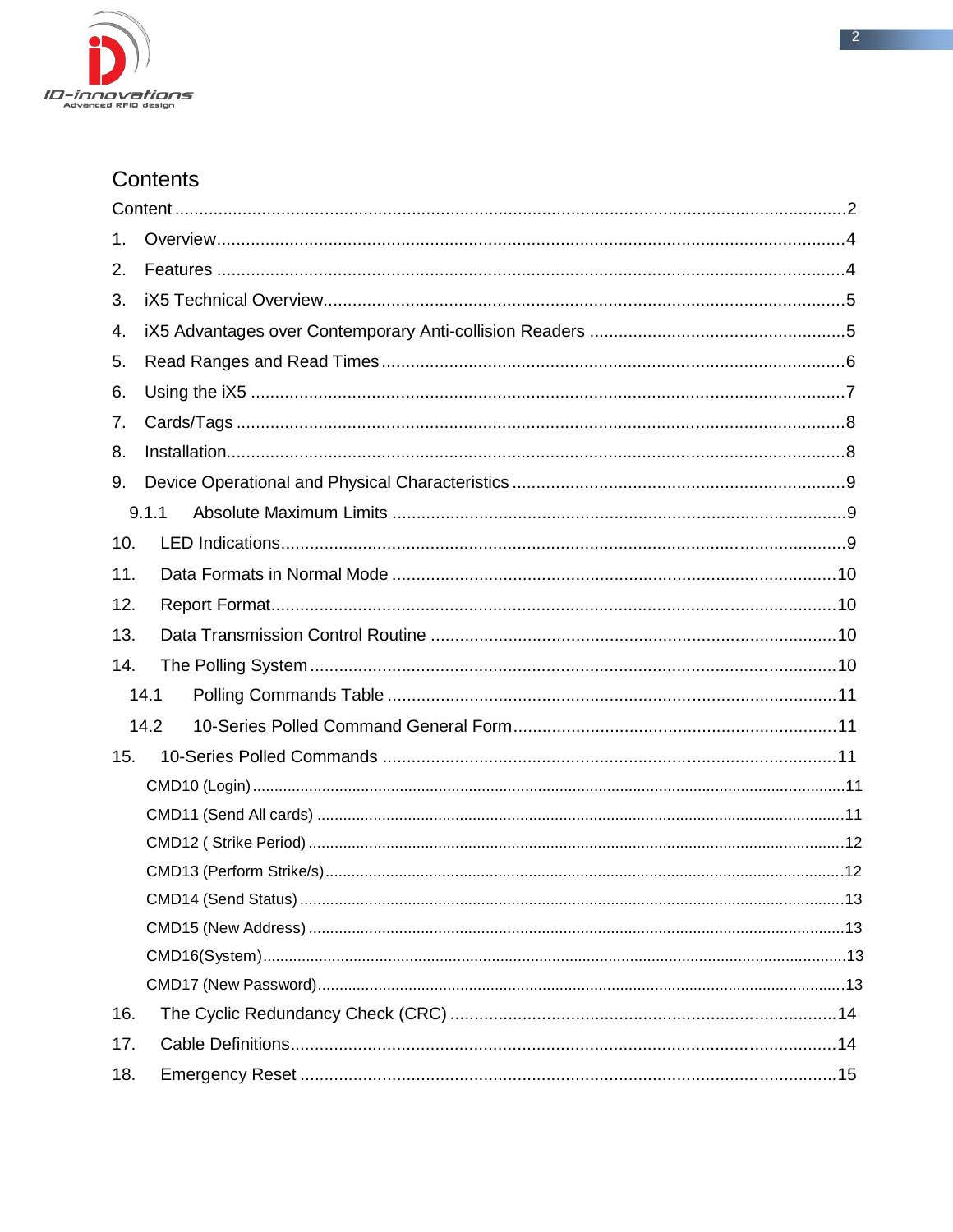

| 19. |  |
|-----|--|
| 20. |  |
| 21. |  |
| 22. |  |
| 23. |  |
| 24. |  |
|     |  |
|     |  |
|     |  |
|     |  |
|     |  |
|     |  |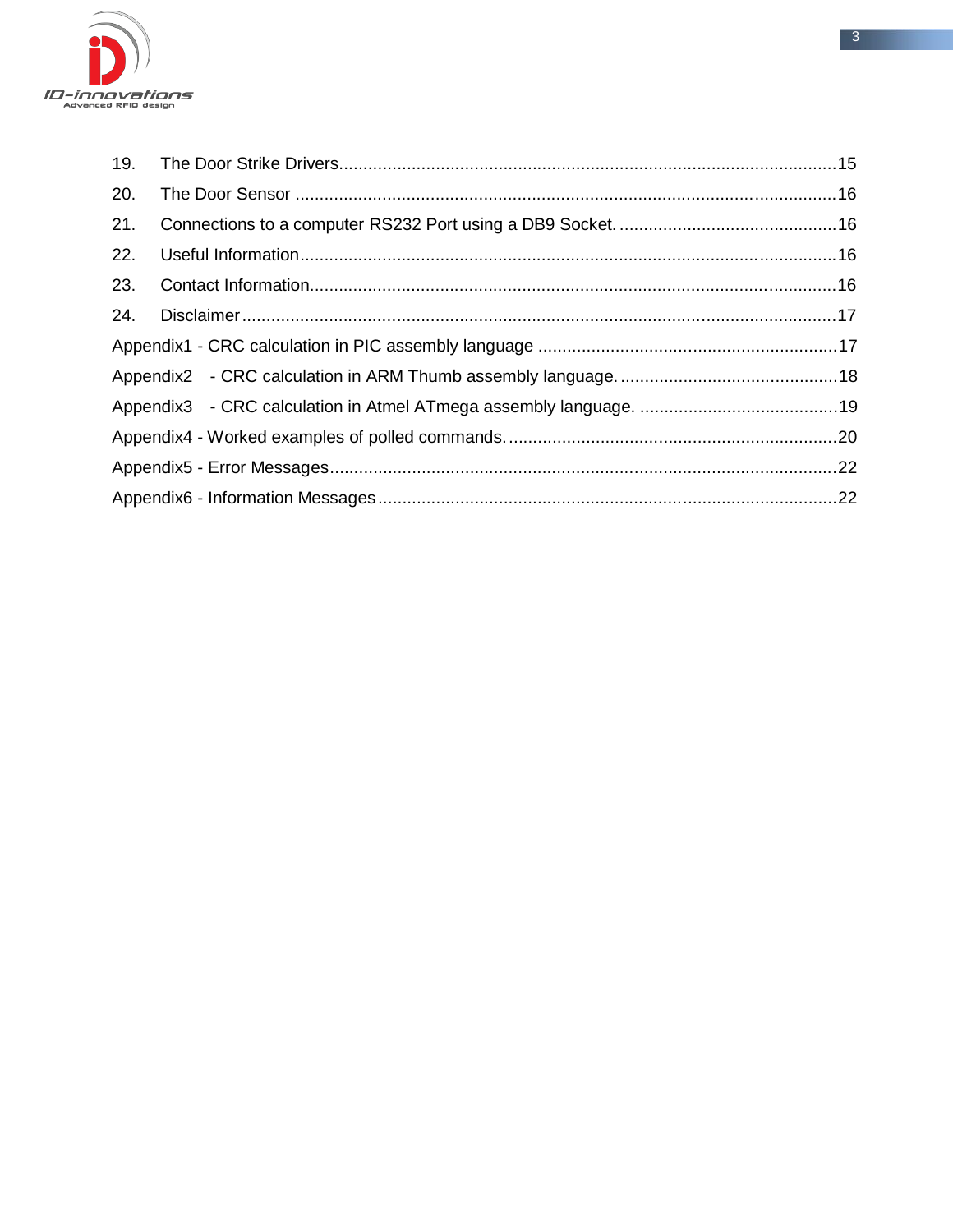

### **1. Overview**

The **iX5** is a state of the art 125 kHz RFID *anti-collision* card reader intended for production, process, logistics and access control and reads ID-Innovations programmed EM4001 compatible cards. The **iX5** has very long read range and it is fast, very fast. It can read 3 equidistant cards at a distance of 80cm in 36mS. The **iX5** is radically different from all conventional 125 KHz anti-collision readers. It reads cards by looking at the sum contributions of *all* the cards in the field and uses waveform analysis to determine the individual contribution of each card. This allows it to read cards blazingly fast, literally simultaneously. Note that the term 'anti-collision' reader has been used because this is widely understood to be a reader which has the ability to read several cards in the field at the same time, although strictly speaking the ix5 would be more accurately described as a 'collision' reader because it reads cards whose data is in constant collision with data from other cards.

The **iX5** has major advantages over other anti-collision readers in areas of cost, read range, speed and versatility; it uses the ubiquitous EM4001/EM4100 format so it can simply and economically integrate with many other office/factory systems.

The **ix5** is now trialing hosting using polled commands. The polling can address several thousand readers although in practice one hundred readers would be reasonable. Each reader has two remotely controlled power drivers for two independent 12volt strikes and a door open/closed sensing facility.

### **2. Features**

- **Long Read Range up to 100cm**
- **Reads 6 Cards simultaneously**
- **Easy integration into office systems.**
- $\overline{\mathcal{F}}$ **Uses Standard EM4001 Format**
- $\overline{\mathcal{A}}$ **2 Remotely Controlled Strike Drivers \***
- **Very Fast reading**  $\blacktriangledown$
- $\blacktriangledown$ **Inexpensive cards and readers**
- $\overline{\mathcal{A}}$ **Ideal for logistics.**
- **Polling system for multiple readers.\***   $\sqrt{2}$
- **Remote Door Sensing \***  $\sqrt{2}$

**\* Implemented, but currently undergoing trialling/beta testing.**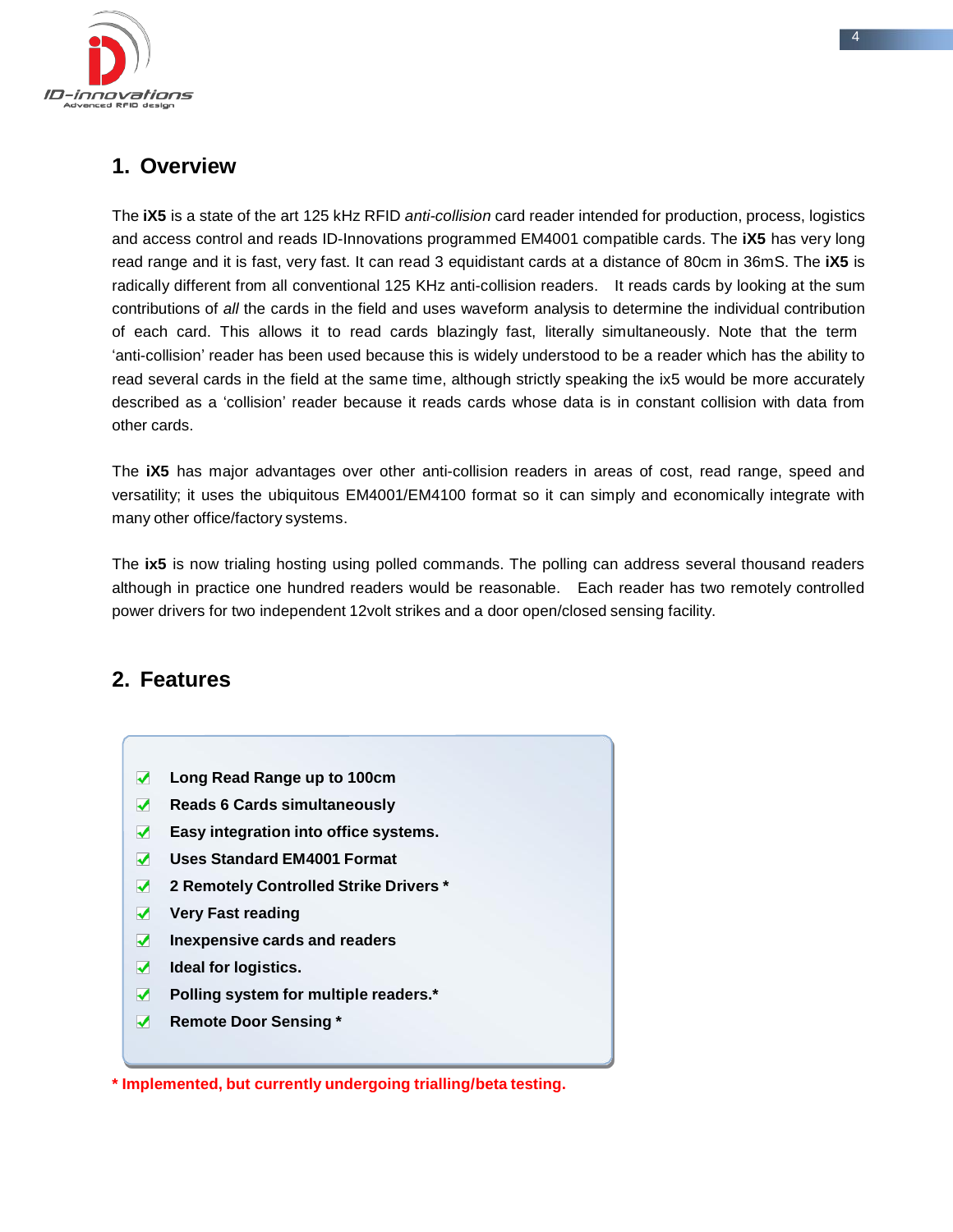

### **3. iX5 Technical Overview**

The **iX5** system uses high speed algorithms (Patents applied for) to analyse the combined waveform of several cards and determine their individual contributions and thus their ID. The **iX5** can literally read 3 cards in the space of a single card's data transmission cycle of 32mS, plus processing time. Three cards can usually be processed in the minimum time of 32mS required for the card data transmission plus RS232 transmission time. In common with other systems, factors such as noise can degrade these figures. The **iX5**'s built-in anti-interference algorithms reduce the effects of most industrial switching noise.

As the number of cards rise above 3 the time to process the cards escalates rapidly, even so the **iX5** will normally read 6 equidistant cards in about 450mS. Read times can also be affected by range. Eventually, waveform complexity, noise and saturation effects limit the maximum number of cards that can be read. Twelve cards have been read although no claims are made in respect of this or for the read time required.

### **4. iX5 Advantages over Contemporary Anti-collision Readers**

The **iX5** is fast. To gain a measure of the efficiency of the **iX5**, consider that normal EM4001 readers need to read each card 3 times to verify the data and this requires about 100mS. The **iX5** is fast because it is not bound any such limitation and can typically read *three* cards in about 36ms, that is about 9 times faster than a standard reader for 3 cards and about 3 times quicker for a single card. (Times not including RS232 transmission time)

Bus-pass logging is an application that benefits greatly from anti-collision technology. Ordinary readers may be used, but their use is restricted because they have to be placed in special areas away from other cards and this can be difficult. The **iX5** is not disabled by seated or standing passengers with cards. This means the reader can be placed where it is most convenient.

The typical anti-collision systems send commands to the cards to manage the data, or alternatively wait for each card to randomly transmit it's ID. There is a high overhead associated with both methods. The conventional random type anti-collision system can take several seconds to read each card whereas readers that send commands to cards are doubly penalized, by both by the reader to card communicates which can be time consuming and by the crippling loss of range associated with the difficulties of long range communication with the card.

Most anti-collision readers are therefore slow. Anti-collision readers that employ binary tree analysis have their speed limited by a heavy reader-to-card communications overhead and once again, they suffer from low range because of inherent reader-to-card communications issues, and they require large power RF drives.

Apart from the speed and the range, conventional anti-collision systems have a third major disadvantage; they use specialist non-standard card formats causing integration problems with other systems.

Most anti-collision readers are expensive because they are over complex. It is difficult to design readers that send commands to tags because although the transmission circuits are simple, the receive circuitry is not, in fact it is made especially difficult by the vast changes of signal at the antenna caused by the communications. The bottom line is *mos*t anti-collision readers are hi-tech and comparatively expensive.

The **iX5** uses standard EM4001/EM4100 compatible programmed cards supplied by ID-Innovations that can be read on any normal EM4001 card reader. This allows a mix of anti-collision and 3<sup>rd</sup> party non-anti-collision readers. If a plant or process or bus pass system has an anti-collision requirement then only the part that actually needs the anti-collision function need be upgraded, avoiding costly and intrusive total upgrades and minimising or eradicating down times altogether.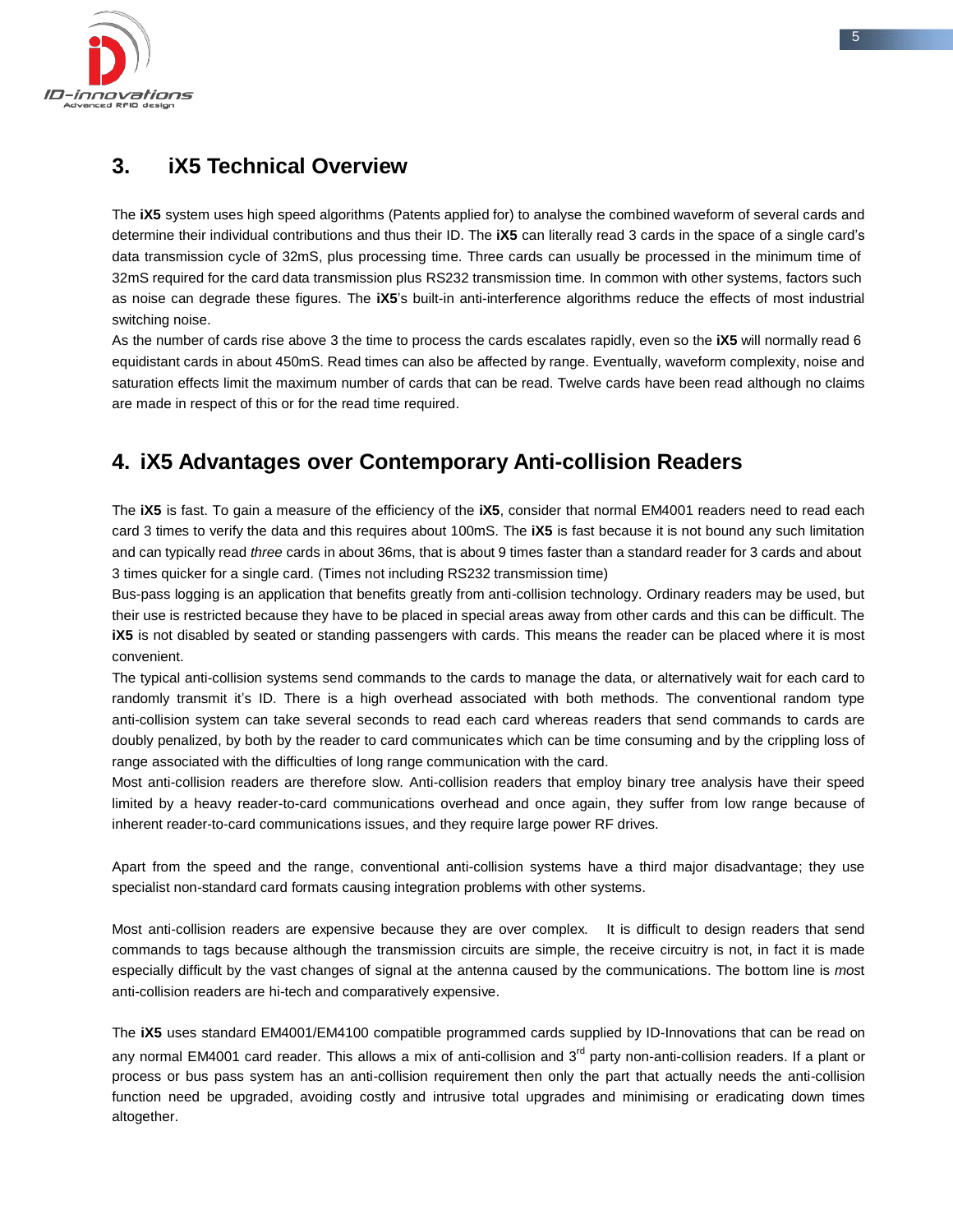



### **5. Read Ranges and Read Times**

Read times and read ranges are linked with the number of cards in the field. The range for a single card is in the order of 100cm. As more cards are introduced into the field the range tends to decrease and read time increases. This is the result of background noise and the increasing complexity of analysing the received signals. The read range for 2 equidistant cards is in the order of 80cm and a typical read time is 45mS. When 3 equidistant cards are place in the field the read time is still very fast, however the complexity of the analysis means more time is required and the average read time rises to around 50mS. Other factors such as switching noise can increase this figure. As the number of cards in the field rises above 3 the processing time required rapidly escalates. The reader will normally read 6 cards in about 450mS (not including RS232 transmission times).

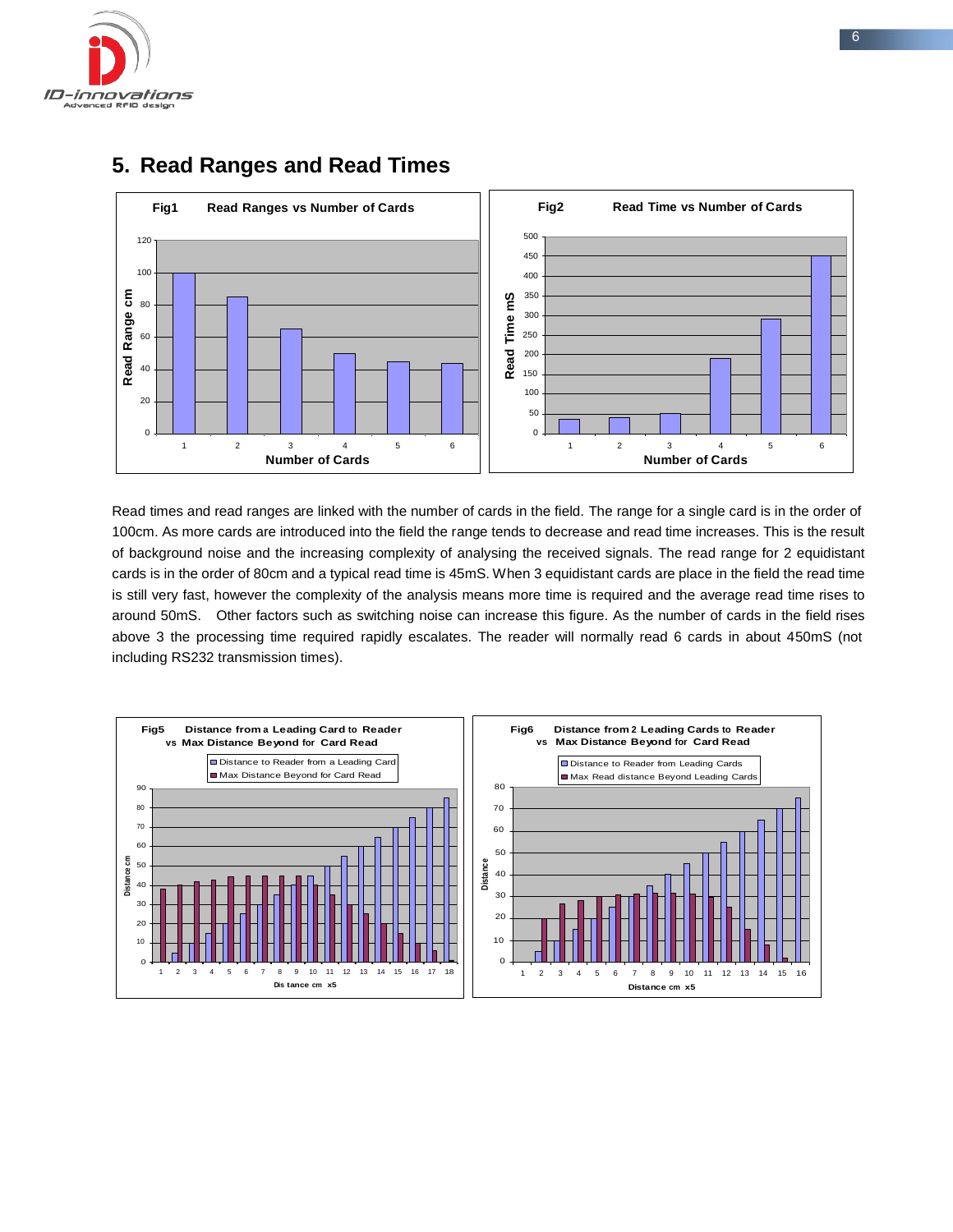



In access control it is likely that the cards will all be at different distances from the reader. The above graphs show configurations for 2, 3 and 4 cards in the field. In the two card condition it can be seen that when the two cards are equidistant the range is over 80cm. As a leading card approaches the reader and is at 50cm from the reader, a 2<sup>nd</sup> card can still be read that is 35cm behind it, in other words at over 80cms. As the lead card is 30cm from the reader the more distant card can read at a distance 45cm behind it or at 75cm.

RS232 communications can introduce switching noise so the **iX5** spaces out the communications to give itself an opportunity to read fast moving card that transiently pass

through its field. A baud rate of 19200 is a good compromise between speed and cable length, however, it means that each data package is 8mS. The card data is sent out every 45mS. For the vast majority of applications this is not a limitation.

### **6. Using the iX5**

The **iX5** is most effective when all the cards are equidistant from the reader. Up to 6 cards can normally be read in about 450mS if the cards are stationary and about 350mS if the cards are moving, even if grouped, but cards should not be placed directly on top of each other as this will prevent the cards from operating correctly. Innovations make claims for 6 cards although more may be read, however as more cards are included in the field it becomes increasingly important to ensure that all cards are equidistant from the reader to make the signal analysis easier.

For process lines in particular it should be noted that, the nearer the cards are to the reader, the more robust the reader becomes in a noisy environment, however the reader may be desensitised if several cards are placed permanently up or against the iX5 case because the high degree of coupling can temporarily detune the **iX5** antenna and also cause signal saturation. The reader will still read the cards near the reader but may become less sensitive to more distant cards.

The best working environment is where the cards are equidistant from the reader, however situations may arise where this is not possible. The **iX5** also has exceptional dynamic range and in a two card situation can determine a second, more distant card, even if the signal strength is 1/30<sup>th</sup> of the card nearest the reader. Practically this does not mean the 2<sup>nd</sup> card can be 30x further from the reader than the first card, it actually translates to a maximum difference in spacing between the nearest and furthest card of about 40cm for dual card reading.

In access control applications it is debatable how many people can approach a reader at any one time. Assume an extreme case where 20 people converge on the access control reader. In the real World it is unlikely to happen, but allow that it did. The way people present their cards normally ensures that at any moment in time there are always 2 or three cards nearer the reader than any others and will be read and it can be argued that eventually all will be read.

In fact anti-collision readers for access control are usually not used to give actual access but to log people in or out including such applications as bus passes for school, senior citizens and special groups. In these situations the reader is used for accounting purposes. Readers rarely get 3 or 4 cards in range simultaneously. In this application the iX5 is ideal because it can be mounted where it is most convenient. It can even be mounted close to seated passengers who themselves may have cards. Normal readers just cannot cope with this situation because they can be compromised by a just single stray card forcing the user to place the reader in a restricted position.

The upper limit for the number of cards that can be read in the same field has not been tested. We make no performance claims in this respect but as many as 12 cards have been read and this seems to be a practical upper limit, however, the read time may get very protracted. The reader may still be usable in applications where read time is not a factor.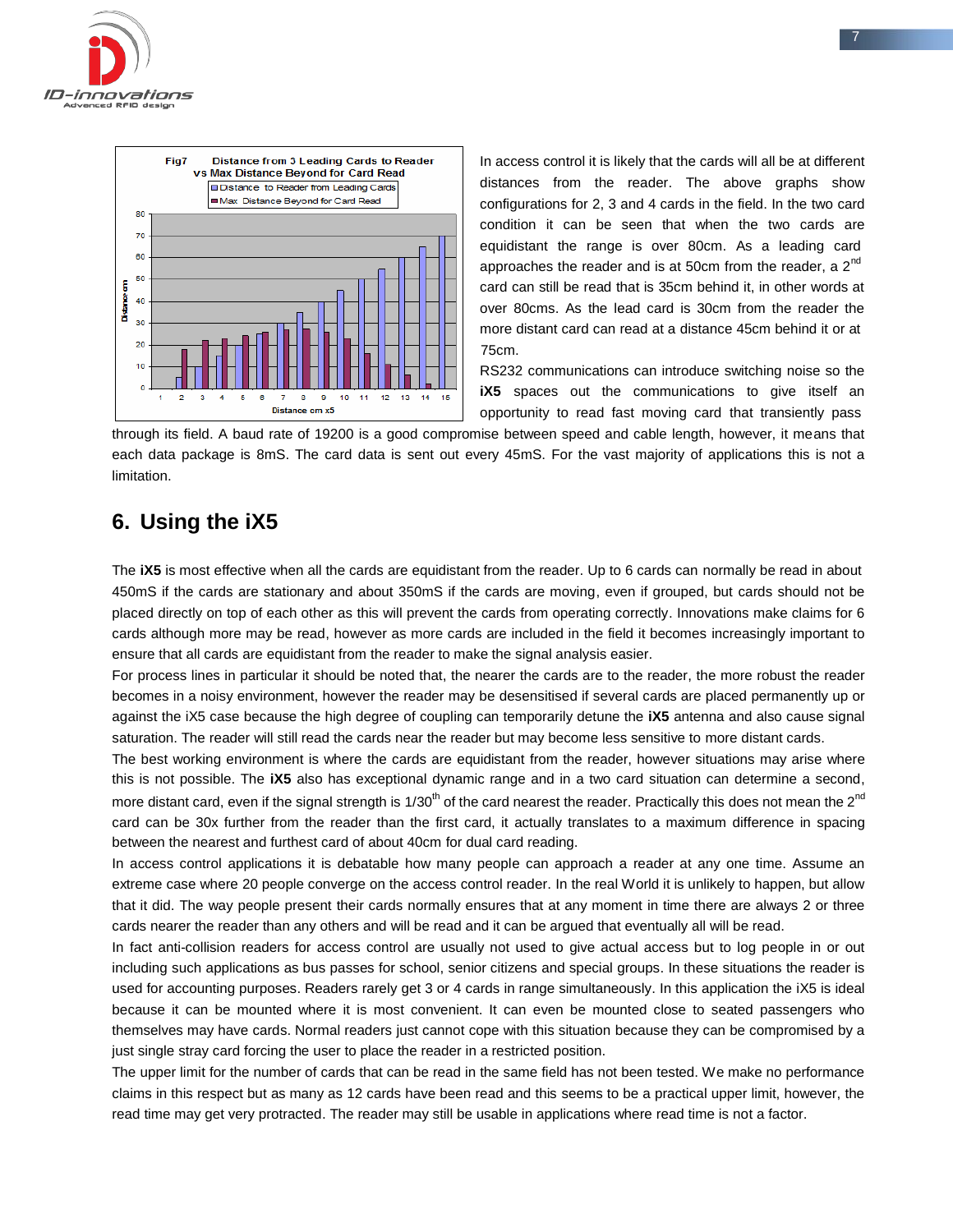

The iX5 has 2 independent door strike strikers that can be remotely activated. The second strike is primarily intended for industrial process lines. The iX5 also has door sensor connectivity. The commands to activate the strikes and read the door sensor are built in to the polling system but can also be used in normal non-polled use. The on-board strikes contained in the reader can reduce or eliminate the requirement for a local controller when used with a host computer making the system both less expensive and less complicated.



The number of cards in the field can be increased if the cards are moving. Consider an application where 20 or more cards are spaced out near the reader. The best card signal is obtained when the card is at a normal to the reader. At an angle about 45 degrees of the normal the signal from the card is significantly reduced and goes through a null point. This has the effect of singling out the cards near the normal to the reader, it is in effect, a bit like a torch beam. With reasonable card placing the reader can face many cards but only a few are in a position within the 'torch beam' to be read. This is ideal for such applications as conveyors where robust card reading can be obtained even with extraordinary high conveyor belt speeds.

### **7. Cards/Tags**

The reader uses cards available from ID-Innovations. The cards are programmed to EM4001 format and can be read on any other EM4001 type reader. Third party supplied EM4001 format cards will be read but the reader will not behave as an anti-collision reader and the reading speed will also slip. If a mix of Innovations supplied cards and 3<sup>rd</sup> party cards are presented to the reader the reader will continue to read the Innovations supplied cards in anti-collision mode but the 3<sup>rd</sup> party card/s may not read. ID-Innovations may entertain requests to program 3<sup>rd</sup> party supplied cards.

For further information contact [help@ID-Innovations.com.](mailto:help@ID-Innovations.com)

### **8. Installation**

Position the **iX5** away from sources of interference such as mains wiring. Do not fix the reader antenna on solid steel objects or range loss may occur and the auto-tuning may run out of range. Moderate metal fixtures are acceptable. Do not mount the reader on an uneven surface as the reader will become mechanically stressed by the fixing screws. Do no place in an area with vibration because this can cause loss of range. Do not place within 2m of another **iX5** or 15m of any other 125 KHz reader or loss of range may occur.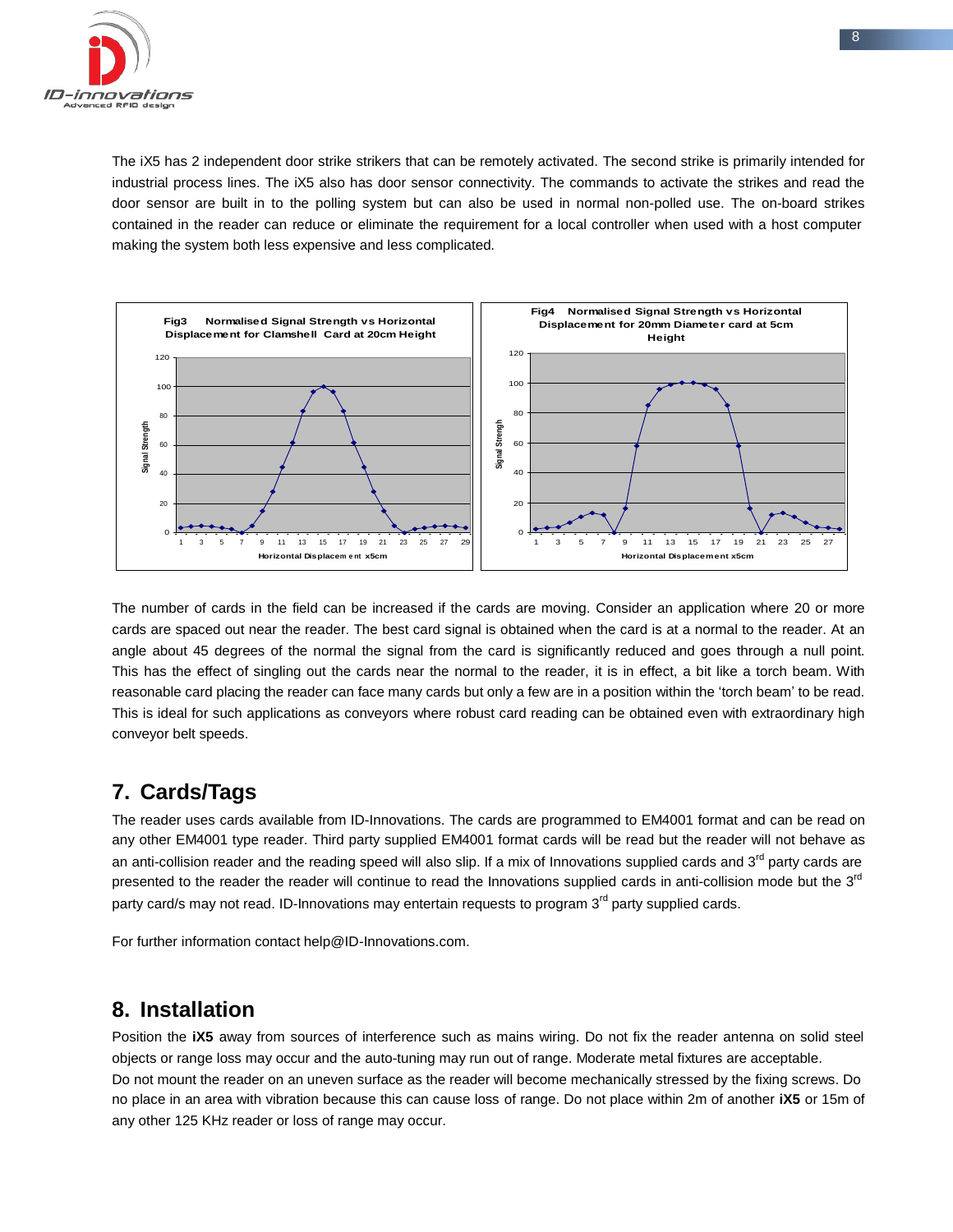

Use a 1 amp regulated Power Supply. Switching regulators may be used but the devices should preferably be separated from the reader to prevent interference.

### **9. Device Operational and Physical Characteristics**

| <b>Parameter</b>                   | <b>Conditions</b>                                      |
|------------------------------------|--------------------------------------------------------|
| <b>Power Requirements</b>          | 11-13 VDC at 0.75 Amperes nominal                      |
| Read Range for 6 equidistant cards | 55cm - 60cm (Innovations Long Range Clamshell Card)    |
| Read Range for 3 equidistant cards | 60cm - 75cm (Innovations Long Range Clamshell Card)    |
| Read Range for 2 equidistant cards | 80cm - 100cm (Innovations Long Range Clamshell Card)   |
| Read Range for 1 card              | 95 cm - 110 cm                                         |
| Transponder                        | Innovations, EM4001 compatible, Manchester encoded     |
| Auto-tune                          | Internal upon switch-on                                |
| Interfaces                         | RS232 (19,200, n, 8, 1)                                |
| Read Indication                    | <b>LED and Beeper</b>                                  |
| Dimensions and Weight              | 22cm x 22cm, 2Kg                                       |
| Temperature range                  | -10c to +50c. (Enquire for extended range -20c - +60c) |

### **9.1 Absolute Maximum Limits**

| Supply Power Voltage (Red Lead)       | +18 volts. Short term only.                                             |
|---------------------------------------|-------------------------------------------------------------------------|
| Voltage on Door Sensor (Brown lead)   | $+/- 200$ volts for 1 mS                                                |
| Strike Drive (Yellow and White leads) | Max Volts +30 volts, -1 volt : Max Current 2amps (1 second intermittent |
|                                       | only)                                                                   |
| Temperature                           | $-20c + 60c$                                                            |

### **10. LED Indications**

The iX5 has three LEDs labelled PWR, READ and AUX.

The PWR LED. This is the power LED and it is controlled by the firmware and activates after switch on. It has dual functions. The primary function is to indicate that the reader is running. Its secondary function is as warning indicator. In certain fault conditions this LED flashes on and off. It can only be reset by powering the reader on and off. Even while flashing, all other reader functions remain active and the reader will still read cards. An error message is sent to the host to indicate the type of warning.

The READ LED. This LED has a dual function. In normal read mode it indicates that a tag has been read and is being sent. In Polled-Only mode it indicates that the reader is sending a transmission. Very short flashes indicate that the reader is answering a polled command and is simply acknowledging that command. A longer, brighter flash indicates that the reader is sending tag data.

The AUX LED. This LED is driven on by strikes1&2 powering on. It is dual colour. Strike1 active is indicated by this LED flashing red, Strike2 active is indicated by it flashing green and both strikes active is indicated by it flashing yellow, ie green + red.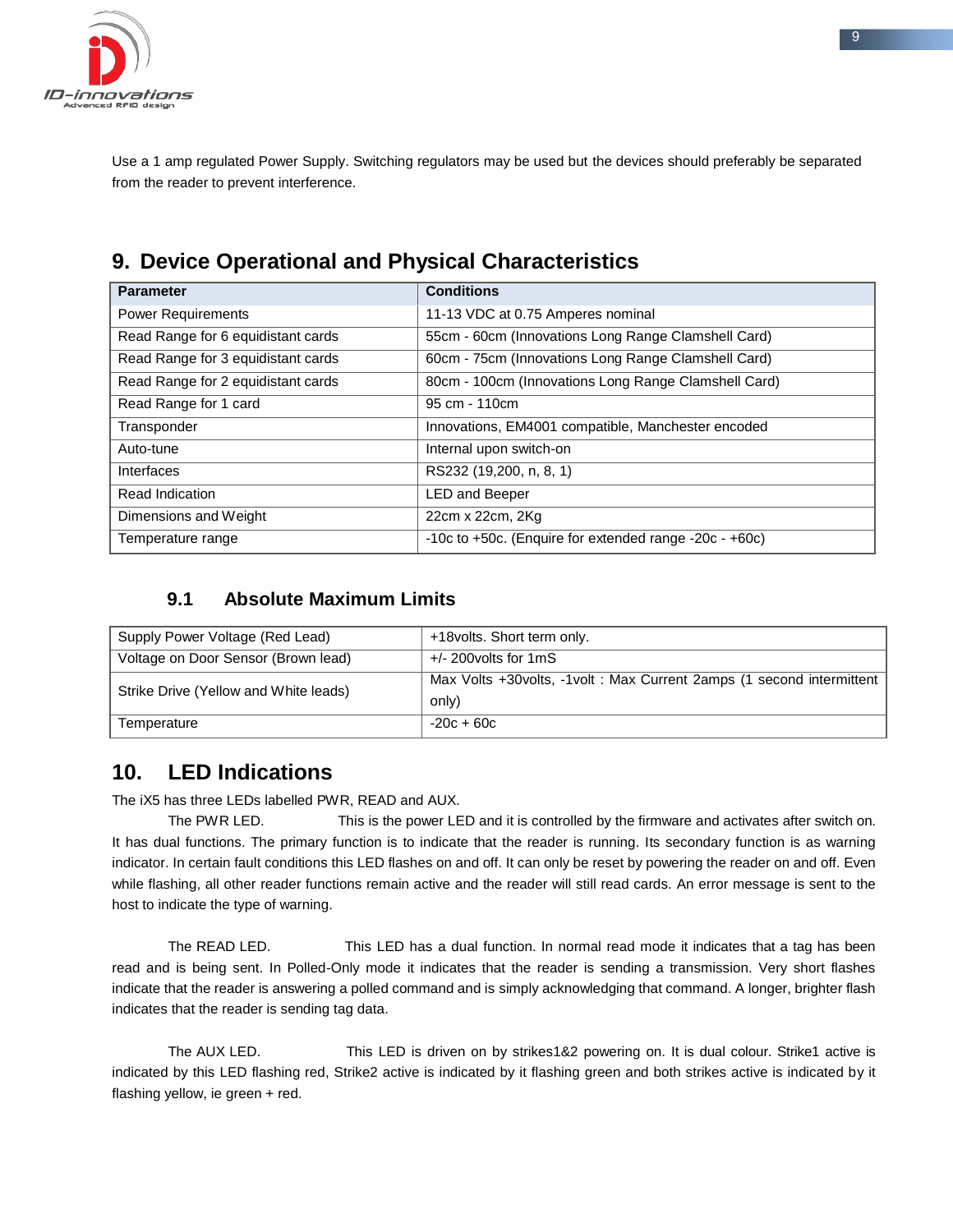

### **11. Data Formats in Normal Mode**

The iX5 transmits using standard RS232 19200:N,8,1 : (Baud rate 19200 : No parity : 8 data bits : 1 Stop bit)

The normal (non-polled) RS232 data string is preceded by an STX (start of transmission) control character followed by either an 'N' or a 'P'. An 'N' signifies that the card is new, while a 'P' signifies that the card has been previously read a nd remains in the field. The card ID/Data follows represented by 10 ASCII characters, then a CR (carriage return) control character, an LF (line feed) control character and ends with an ETX (End of Transmission) control character, as below.

| STX (02h) | 'P' or 'N' | DATA (10 ASCII) |  |  | $\vert$ CR $\vert$ LF $\vert$ ETX (03h) |
|-----------|------------|-----------------|--|--|-----------------------------------------|
|-----------|------------|-----------------|--|--|-----------------------------------------|

### **12. Report Format**

Upon switch-on the reader sends a report via the RS232 line. The report indicates the Software Revision and data for fault diagnosis. A typical switch on report is:-

01/01/11 Andexor Ltd, EM4001 iX5 Anti-Col Reader VER 1.00/003F/1111/8227/0016/09/0060/0032

Note: The fields of the report in future versions may change. Developers are advised to future proof their host software by allowing for changes switch on report.

### **13. Data Transmission Control Routine**

The transmission of card data is organised by a transmission control routine to present minimal work overhead to the host computer/controller. When a new card is read, its card data is given transmission priority over cards that are still in the field and whose data has already been sent so that the new data is usually sent within 40mS of read time. If a card has been previously read and remains in read range, its data is re-sent every 1.25 seconds unless a new card has been read and has priority, in which case its position will drop in the send queue behind new card. If a card is removed from the field for longer than 1.25 seconds, upon re-entry it is once again given priority.

It should be noted that if a controller is detecting the absence of a particular card and there are many cards in the field, the card data may not be transmitted regularly every 1.25 seconds, especially if the card is at extreme read range.

RS232 transmissions tend to interfere with card data reception so the transmission control routine sends RS232 data in packets separated by about 40mS. This gives the **iX5** the opportunity to detect cards transiently passing through the field at the edge of detection, transmission control routine.

The net result of the transmission controller is to minimise the work overhead for the host computer while maintaining read efficiency for the **iX5**.

### **14. The Polling System**

**Important Notice: The iX5 polling system is undergoing trialling/beta testing. Developers who wish to use these functions should fully evaluate all commands before use. Use of these commands may cause malfunction and the commands may change in future versions. See disclaimer.**

**An additional RS232 to RS485 convertor will be required for multiple reader systems.**

The **iX5** incorporates a set of polling commands that will reasonably support up to 100 readers. The communications are full duplex however while a reader is servicing one command, subsequent commands will be ignored until the current command has completed. The commands employ a CRC checksum. In systems with multiple readers it is important that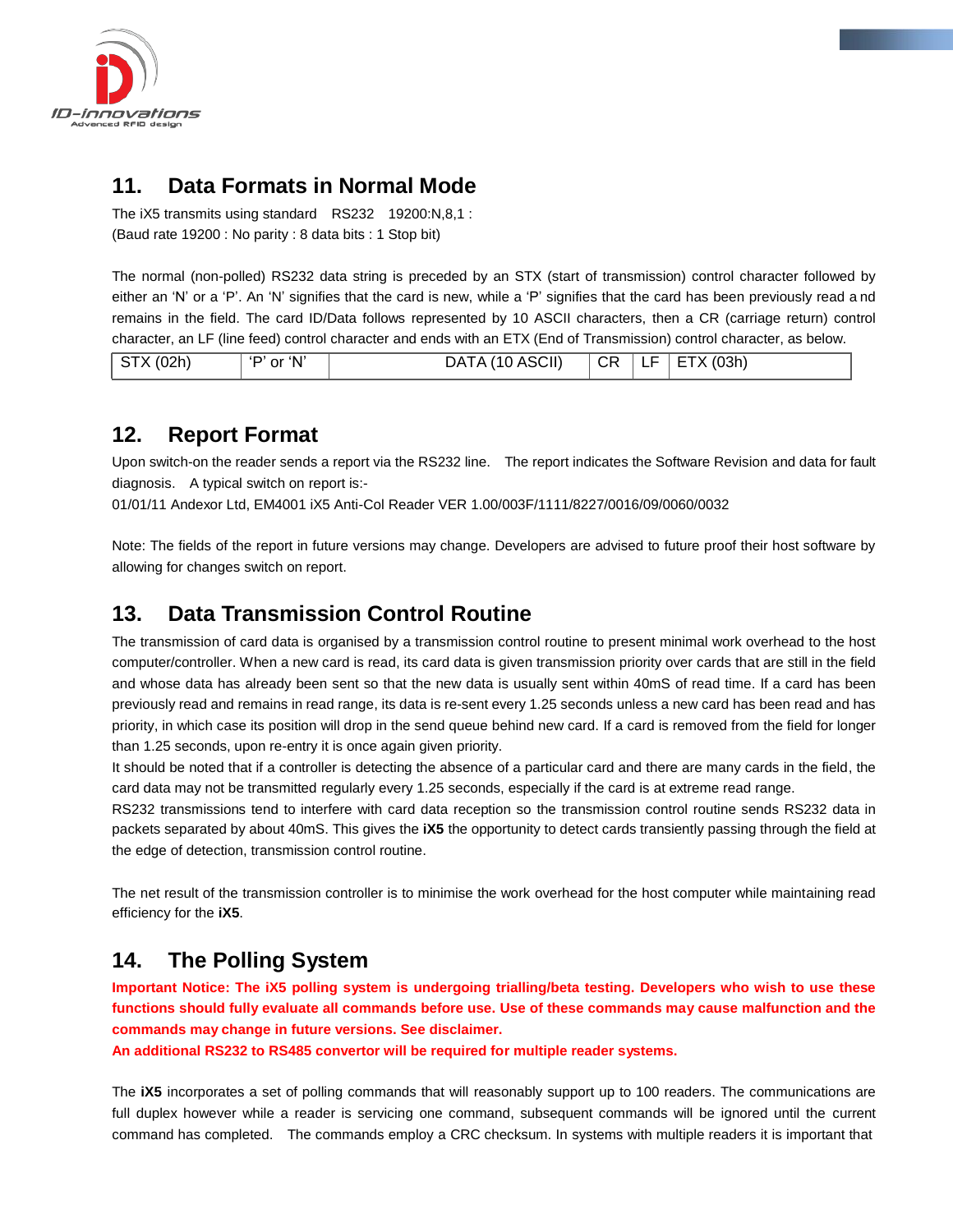

the command data is thoroughly checked. For commissioning, a 'FFFF' checksum may be used, however for operational use a full checksum is recommended. Reader responses do not contain a checksum for speed. If a response is deemed to be corrupted then it is a simple matter to request another response because the reader address is known. See 'Cyclic Redundancy Check (CRC)'. See also Appendix4 - Worked examples of polled commands.

### **14.1 Polling Commands Table**

| <b>CMD</b>        | <b>Explanation</b> | <b>Form</b>                                       | <b>Reader TX Response</b>      |
|-------------------|--------------------|---------------------------------------------------|--------------------------------|
| CMD <sub>10</sub> | Login              | [STX][Address][10][Parameter][Password][CRC][ETX] | [ACK]/[NAK]                    |
| CMD <sub>11</sub> | Send all cards     | [STX][Address][11][CRC][ETX]                      | [STX][Card1][Cardn][CRLF][ETX] |
| CMD <sub>12</sub> | Assign Strikes     | [STX][Address][12][Parameter][CRC][ETX]           | [ACK/][NAK]                    |
| CMD <sub>13</sub> | Perform Strike     | [STX][Address][13][Parameter][CRC][ETX]           | [ACK][/NAK]                    |
| CMD <sub>14</sub> | <b>Send Status</b> | [STX][Address][14][CRC][ETX]                      | [STX][Settings][CRLF][ETX]     |
| CMD <sub>15</sub> | New Address        | [STX][Address][15][New Password][CRC][ETX]        | [ACK]/[NAK]                    |
| CMD <sub>16</sub> | System             | [STX][Address][16][Parameter][CRC][ETX]           | [ACK]/[NAK]                    |
| CMD <sub>17</sub> | New Password       | [STX][Address][17][New Password][CRC][ETX]        | [ACK]/[NAK]                    |
| CMD <sub>18</sub> | Set Volts          | [STX][Address][17][Parameter][CRC][ETX]           | [ACK]/[NAK]                    |
| CMD <sub>19</sub> | Tune               | [STX][Address][17][CRC][ETX]                      | [STX][Tune Setting][CRLF][ETX] |

### **14.2 10-Series Polled Command General Form**

The RS232 polled commands take the general form:- **[STX][Address][Command][Parameter][CRC][ETX]**

Where:-

| STX              |     | Start of Transmission control code 02h      |
|------------------|-----|---------------------------------------------|
| Address          | $=$ | Reader 4 character address                  |
| Command          |     | Command number                              |
| Parameter1&2 $=$ |     | The data passed from the host to the reader |
| CRC              |     | <b>Cyclic Redundancy Check</b>              |
| ETX              |     | End of Transmission control character 03h   |
| ACK              | $=$ | Command OK                                  |
| NAK              |     | Command not OK                              |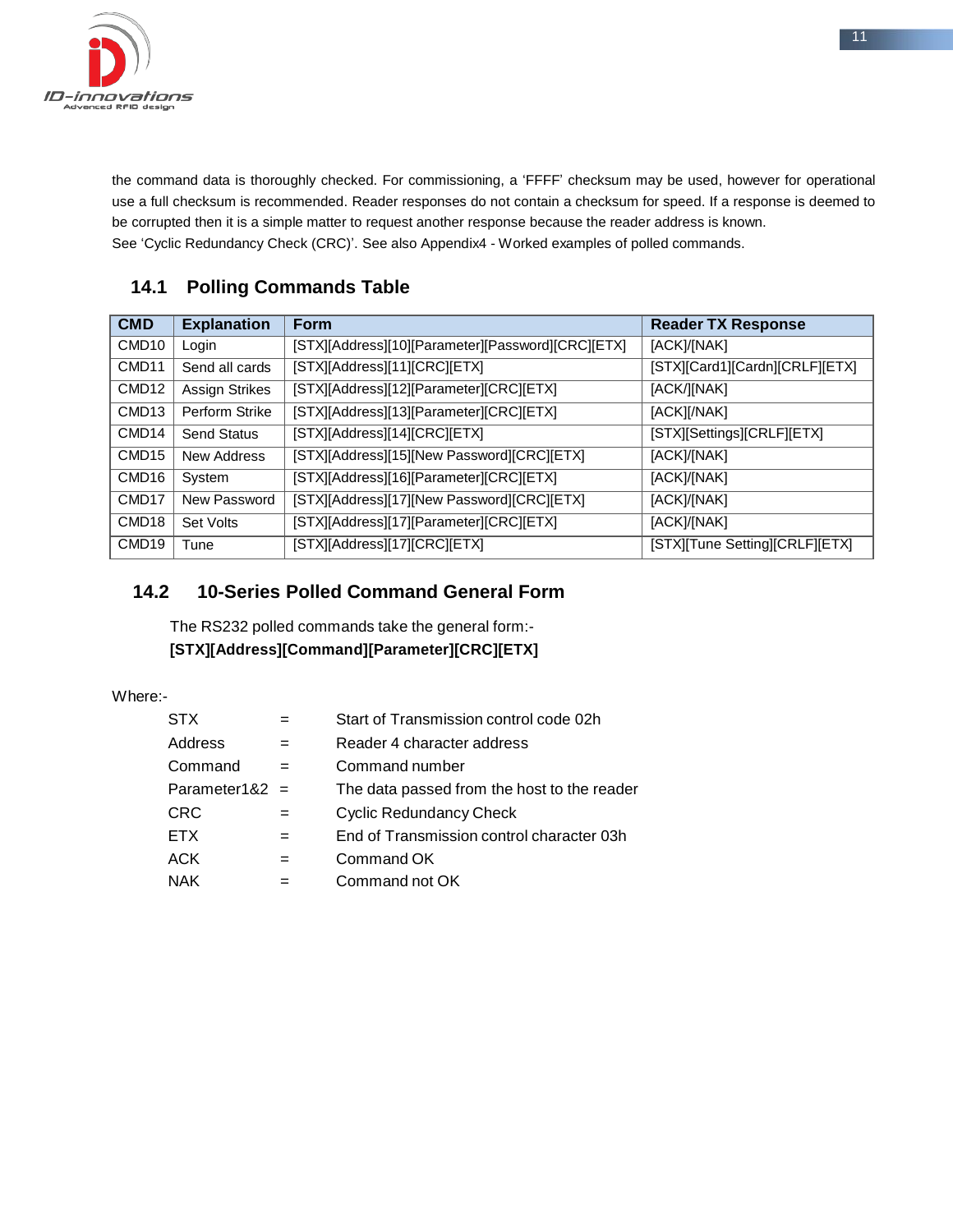

### **15. 10-Series Polled Commands**

**CMD10 (Login)** [STX][Address][10][Parameter][Password][CRC][ETX] The Parameter: 01 = login

 $00 =$ logout.

Login is required before commands that change the system settings are permitted. Commands requiring login are CMD12, CMD15, CMD16 and CMD17.

Reader Reply ACK/NAK

### **CMD11 (Send All cards)** [STX][Address][11][CRC][ETX]

Once the system settings have been set to poll-only operation the reader will not automatically send

card data and must be polled to send the latest cards. This command instructs the reader to send all the cards read since the last CMD11 command was performed. The reader can store up to 50cards and any cards in excess of this will be lost. Before using this command set up the system to polled-only by logging in with CMD10, and then selecting Poll-only using CMD15.

Reader Reply [STX][Card1] – [Cardn] – [Last Card][CR][LF][ETX]

| <b>CMD12 (Strike Period)</b> |                | [STX][Address][12][Parameter][CRC][ETX] |                    |
|------------------------------|----------------|-----------------------------------------|--------------------|
| Where the Parameter          | 0              | $Strike1 = 3 sec,$                      | $Strike2 = 3 sec$  |
|                              | 1              | $Strike1 = 3 sec$                       | $S$ trike2 = 6sec  |
|                              | $\overline{2}$ | Strike1 = 3sec,                         | $Strike2 = 10 sec$ |
|                              | 3              | Strike1 = 3sec,                         | $Strike2 = 250mS$  |
|                              | 4              | $Strike1 = 6 sec$                       | $Strike2 = 3 sec$  |
|                              | 5              | $Strike1 = 6 sec$                       | $Strike2 = 6 sec$  |
|                              | 6              | $Strike1 = 6 sec,$                      | $Strike2 = 10 sec$ |
|                              | 7              | $Strike1 = 6 sec,$                      | $Strike2 = 250mS$  |
|                              | 8              | $Strike1 = 10 sec$ ,                    | $Strike2 = 3 sec$  |
|                              | 9              | $Strike1 = 10 sec$ ,                    | $Strike2 = 6 sec$  |
|                              | A              | $Strike1 = 10 sec$ ,                    | $Strike2 = 10 sec$ |
|                              | B              | $Strike1 = 10 sec$ ,                    | $Strike2 = 250mS$  |
|                              | С              | $Strike1 = 250mS$ ,                     | $Strike2 = 3 sec$  |
|                              | D              | $Strike1 = 250mS$ ,                     | $Strike2 = 6 sec$  |
|                              | E.             | $Strike1 = 250mS$ ,                     | $Strike2 = 10 sec$ |
|                              | F              | $Strike1 = 250mS$                       | $Strike2 = 250mS$  |

Note - Requires logon.

There are two main types of door strike. One type is normally energised and the other is normally not energized. The iX5 only supports normally off strikes. There are two strike drivers are both can be activated independently. The timing period for each can also be set independently.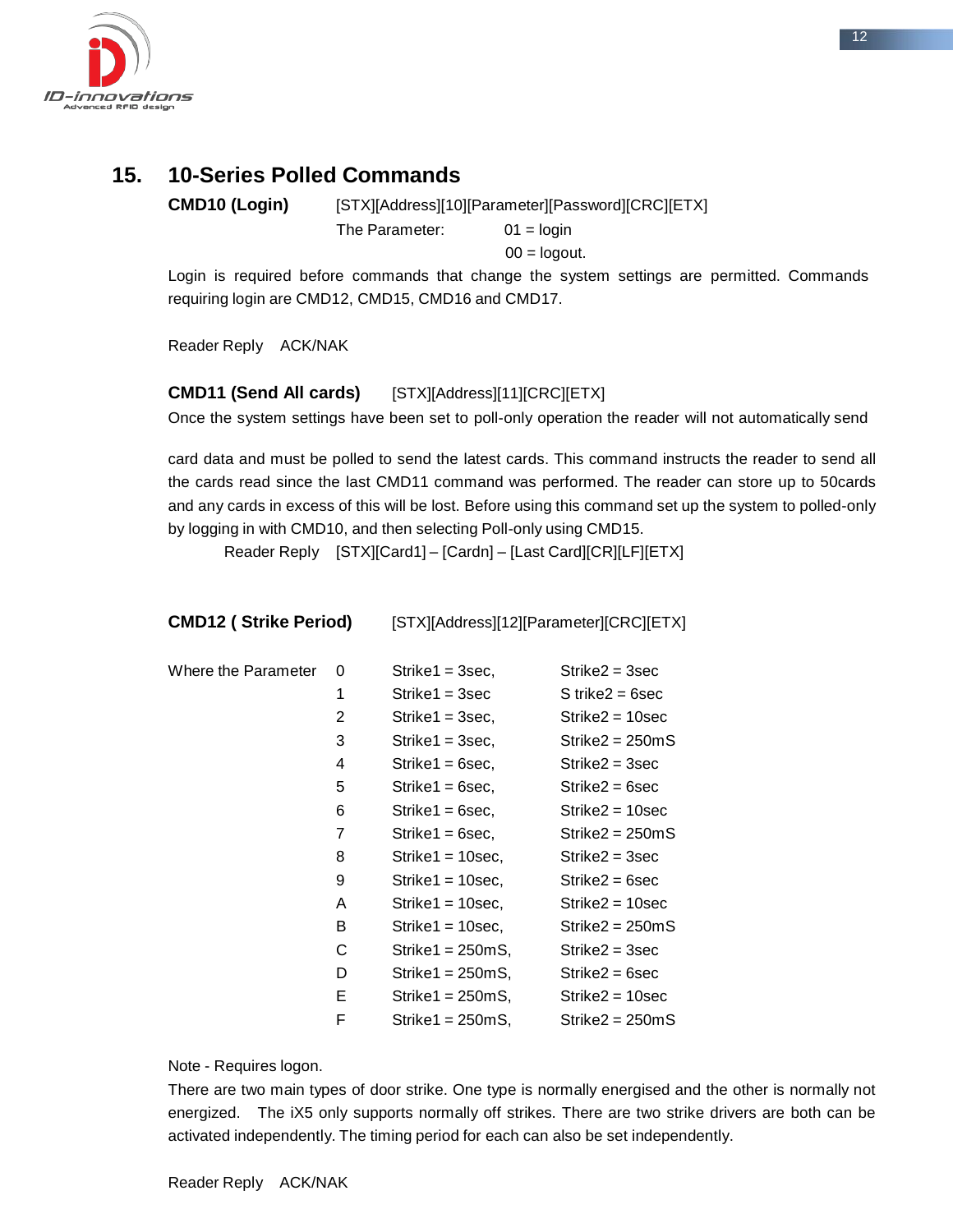

### **CMD13 (Perform Strike/s)** [STX][Address][13][Parameter][CRC][ETX]

The Parameter: 01 = Strike1 cycle  $02 =$ Strike2 cycle 03 = Strike1 & 2 cycle

Reader Reply ACK/NAK

**CMD14 (Send Status)** [STX][Address][14][CRC][ETX] The reader will send a status byte showing the door sensor status open/closed.

Reader Reply [STX][Status Byte][CR][LF][ETX] Where  $00 = Door$  Closed,  $01 = Door$  Open : Leave bits 1 thru 7 blank for future.

**CMD15 (New Address)** [STX][Address][15][New Address][CRC][ETX] The Parameter: New Address = 4 Hex Characters

Note - Requires logon.

The new address must consist of 4 hexadecimal characters. These must be chose from the normal range of hexadecimal characters, namely 0,1,2,3,4,5,6,7,8,9,A,B,C,D,E,F. Other characters are not allowed as they may contain ASCII control codes. There are 64,000 different addresses available.

Reader Reply [ACK][NAK]

**CMD16 (System)** [STX][Address][16][Parameter][CRC][ETX] Parameter: Consists of 8 bits where Bit0 Poll Mode on/off Bit1-7 Not committed

To operate the reader in Poll mode this command should be sent with a parameter of 01. To return to normal mode the command should be sent with a parameter of 00. After this command it is advisable to log out.

Reader Reply [ACK][NAK]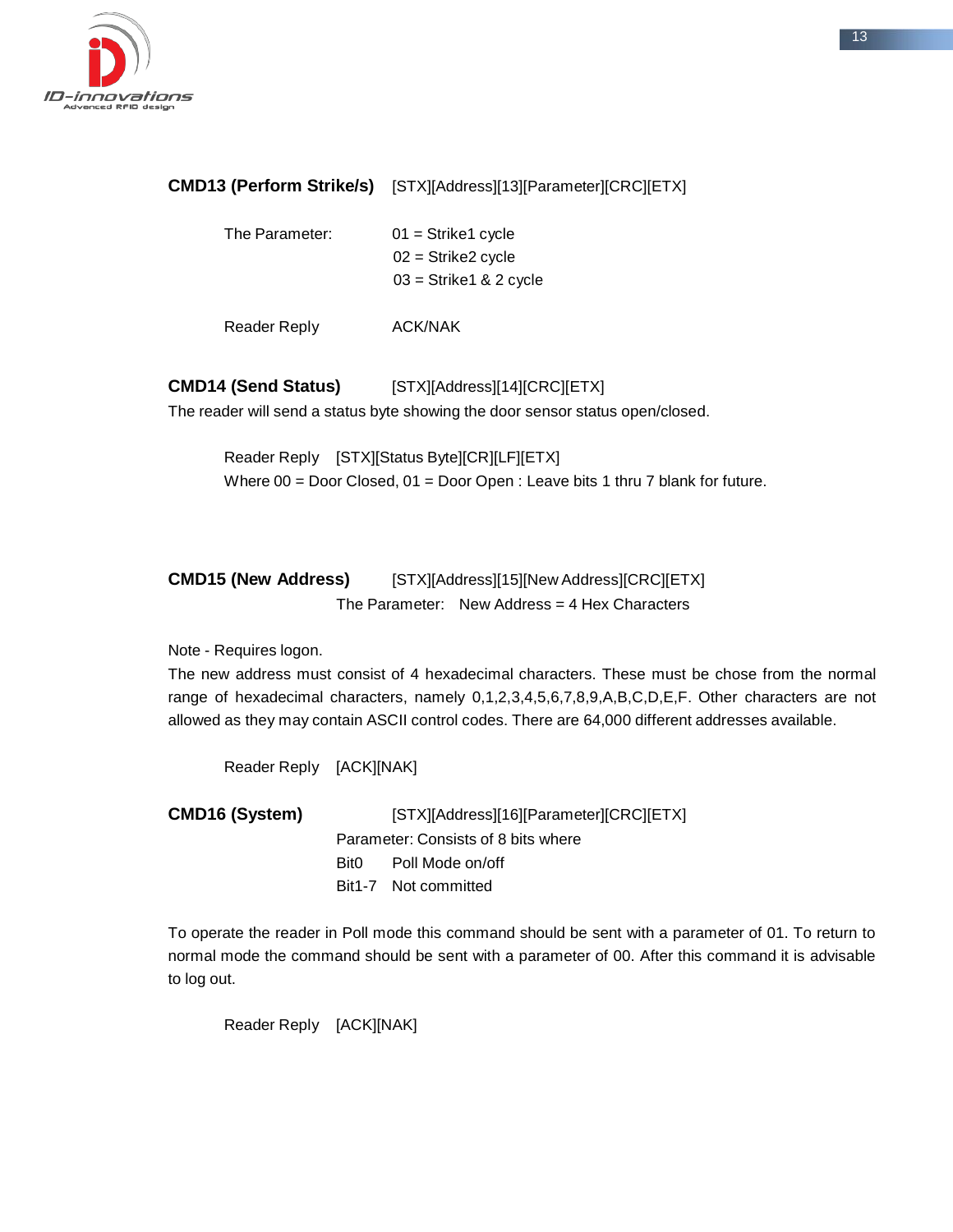

### **CMD17 (New Password)** [STX][Address][16][New Password][CRC][ETX]

New Password: Consists of 4 hexadecimal characters

Note - Requires logon.

The new password must consist of 4 hexadecimal characters. These must be chosen from the normal range of hexadecimal characters, namely 0,1,2,3,4,5,6,7,8,9,A,B,C,D,E,F. Other characters are not allowed as they may contain ASCII control codes. There are 64,000 different addresses available. After this command it is advisable to log out.

**CMD18 (Set volts)** [STX][Address][18][Parameter][CRC][ETX] Parameter: Consists of 2 hexadecimal characters from 00-3F

Note - Requires logon.

*This is function is normally performed at the factory* and controls the voltage setting of the RF. The parameter must consist of 2 hexadecimal characters. These must be chosen from the normal range of hexadecimal characters, namely 0,1,2,3,4,5,6,7,8,9,A,B,C,D,E,F. Other characters are not allowed as they may contain ASCII control codes.

Reader Reply [ACK][NAK]

**CMD19 (Send Status)** [STX][Address][19][CRC][ETX]

The reader will perform a self-tuning function.

Reader Reply [STX][Tuning setting][CR][LF][ETX]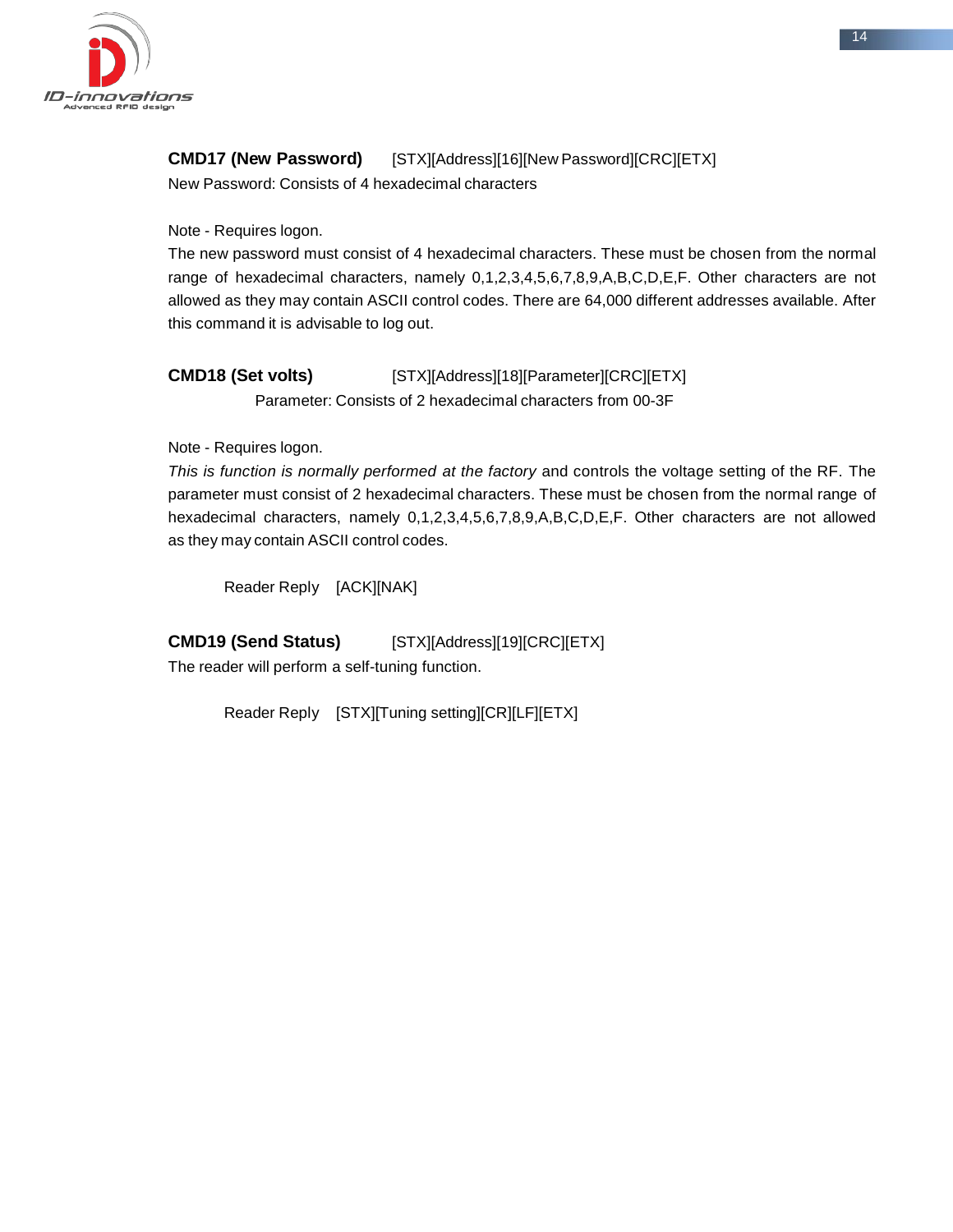

### **16. The Cyclic Redundancy Check (CRC)**

A cyclic redundancy check helps detect corrupted data due to electrical interference. In multiple reader systems it is very important to be able to detect the presence of data errors. A corrupted command to change a password or an address can have serious consequences. The reader uses a standard (Modem) 16 bit CCITT CRC. For checking purposes several of CRC calculators can be found on line. To assist in testing, examples of implementations of this CRC in the popular PIC assembler code can be found in Appendix1, and for ARM thumb assembler code in appendix2 and ATmega series assembly code in appendix3. Worked out examples of Commands with appropriate CRCs can be found in appendix4.

The general form of the polled command is as,

[STX][Address][Command][Parameter2][Parameter2][CRC][ETX].

The CRC is calculated by taking each byte of the command starting at the address field thru to the end o the parameter field. Say the reader address is 1234 and command 12 is sent, with a 00 parameter, then the address field + the command field + the parameter field will be 12341200. This is divided into bytes as follows \$12, \$34, \$12 and \$00. The CRC methods described in the appendix select the \$12 and run it through the CRC update, then the \$34, the \$12 and finally the \$00. For these test values the CRC is \$8ABB. The CRC implementations given in the appendix are continually cycling.

Users may use their own implementations CCITT CRC16 code, however it should be noted that the examples given are byte-based and the CRC is calculated much quicker than bit-based CRC checkers.

The command transmission will be received in ASCII from the RS232 network, however, these ASCII values are not used to calculate the CRC, the original hexadecimal values are. For example the byte \$12 will be sent as an ASCII 31 followed by ASCII 32 but the iX5 uses the value \$12 to calculate the CRC, without involvement in the ASCII transmission characters.

| Wire color   | <b>Signal</b>  | <b>Description</b>                                 |
|--------------|----------------|----------------------------------------------------|
| Red          | <b>PWR</b>     | +12V DC input                                      |
| <b>Black</b> | <b>GND</b>     | Ground                                             |
| <b>Blue</b>  | <b>RS232</b>   | Serial RS232 Output (19,200:N,8,1)                 |
| Violet       | <b>RS232</b>   | Serial RS232 Input (19,200:N,8,1)                  |
| White        | $\blacksquare$ | Do not connect                                     |
| Green        | $\blacksquare$ | Do not connect                                     |
| <b>Brown</b> | Door Status    | Sends the output of the door sensor. (Open/closed) |
| Orange       | Strike 1       | Remotely controlled door strike driver             |
| Grey         | Strike 2       | Remotely controlled door strike driver.            |
| Yellow       |                | Do not connect                                     |
| Screen       | GND            | Earth Screen                                       |

### **17. Cable Definitions**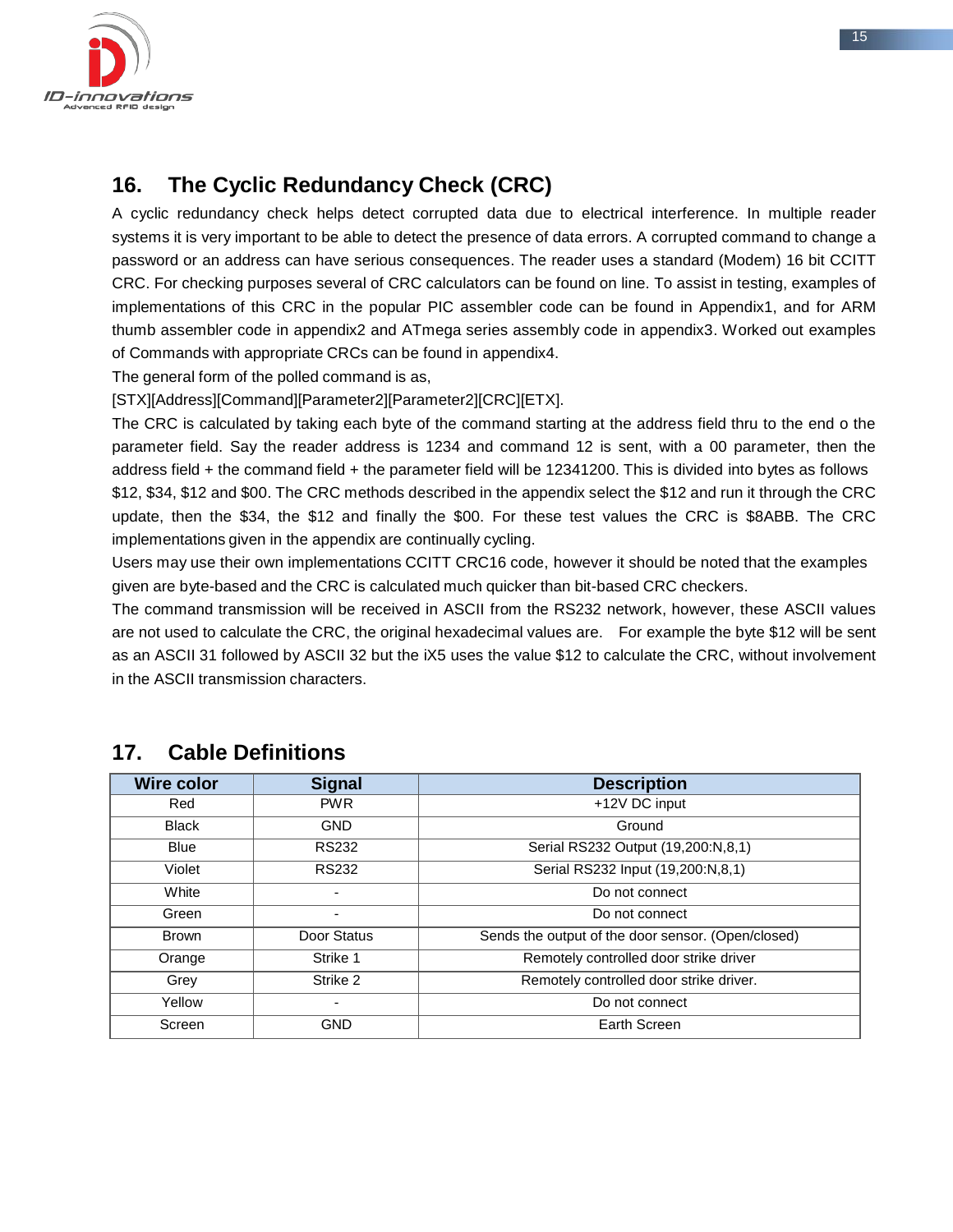

### **18. Emergency Reset**

Passwords and addresses may get lost or mislaid. In these circumstances the user can perform an emergency reset back to the factory condition for password and address. To do this the user must isolate the reader from the other readers on line, switch off and on, and then use a terminal to type in the word 'RESET' within 4 seconds of switch on. The settings for the terminal must be 19200: N, 8, 1 (19,200 baud, no parity, 8 data bits and 1 stop bit). The reader will reset and return to the original factory values. The factory reset values are:- Password = 0000 and Address = 0000. The reset will not change the other system settings, such as the Strike assignment and mode of operation poll/normal. See Appendix4 for worked example of command. The examples shown in the appendix use a popular free terminal program.

Note that a CRC checksum of \$FFFF will be accepted for testing, however for system integrity a calculated CRC checksum should be used if there are multiple readers.

### **19. The Door Strike Drivers.**

The Strike drivers are independent and may be operated singly and also set up for different strike periods. The strike power should be preferably taken from the 12volt DC reader supply. A maximum voltage of 25v is allowed for the strike and the maximum current should not exceed 0.5amp each or 1A in total, due to cable restrictions. The nominal resistance of each strike should be greater than 25 ohms.

If the strike is set to normally-on then the maximum permissible current is 250mA for each strike, and the strike resistance should be greater than 50 ohms. The strike drivers are rugged intelligent FETs with inbuilt protection. The driver circuit has an additional reverse voltage diode for inductive spikes. If an external DC power source is used for the strike then care must be taken to avoid reverse polarity, the FET driver is protected but reverse current through the safety diode can cause damage to the copper track, the cables and the diode itself.

The strike is controlled by polled commands but it should be noted that these commands may still be used in normal mode. The appropriate polled command [\$02][0000][13][01][FFFF][\$03] will operate strike1, [\$02][0000][13][02][FFFF][\$03] will operate strike2, while [\$02][0000][13][03][FFFF][\$03] will operate strike1&2. Note that for single reader applications the CRC test value of FFFF can safely be used. The period and the type of strike, may also be set using polled commands. See polled commands and also appendix4.



**Above - Wiring Diagram for using Reader 12v Supply**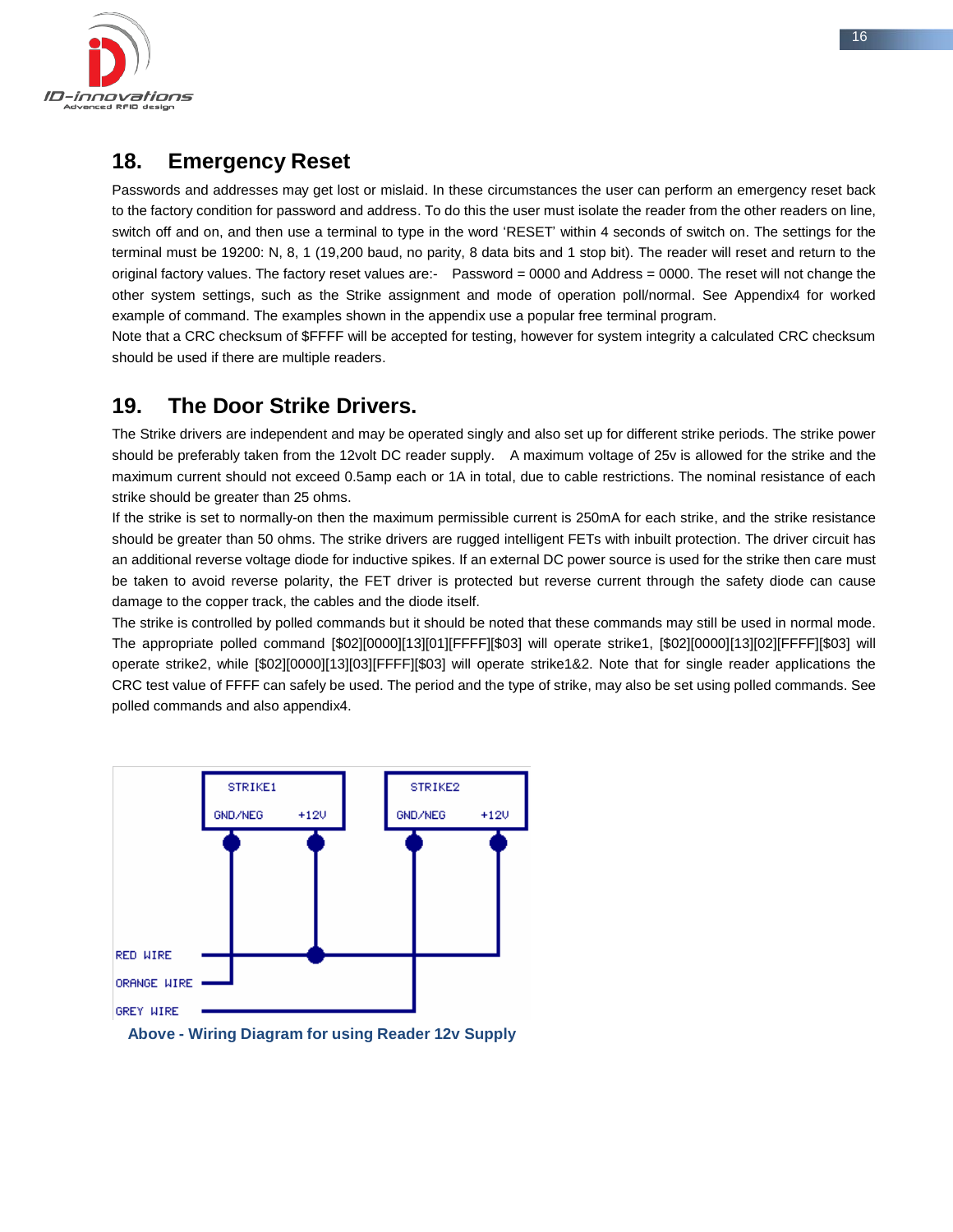



### **20. The Door Sensor**

It is many applications it is important to know if the door has been closed properly. The iX5 door sensing circuitry is connected to the brown wire. When the reader is polled with command 14, the reader will send [\$02][00][0A][0D][\$03] if the voltage on the brown wire is under 2volt and [\$02][01][0A][0D][\$03] if the voltage is greater than 2volt. A contact closure taken from the brown wire to 12volt will be suitable.

### **21. Connections to a computer RS232 Port using a DB9 Socket.**

```
Pin1 NC
Pin2 (Computer RS232 out) (Reader RS232 in) Purple Wire
Pin3 (Computer RS232 in) (Reader RS232 out) Blue Wire
Pin4 NC
Pin5 (Ground, 0volt) Black Wire
Pin6-9 NC
```
### **22. Useful Information**

For general testing we recommend the Bray terminal free from the net. It is the best software we have seen. It is available at <http://braypp.googlepages.com/terminal>truly excellent. The examples described will be detailed using this program, although others may be used including hyper terminal.

For all technical help contact ID-Innovations at [help@id-innovations.com](mailto:help@id-innovations.com)

For users wishing to send commands manually, STX (\$02) can be sent using CNTR/A and ETX (\$03) can be sent using CNTR/C.

### **23. Contact Information**

| Sales:            | wendy@id-innovations.com |
|-------------------|--------------------------|
| Technical support | help@id-innovations.com  |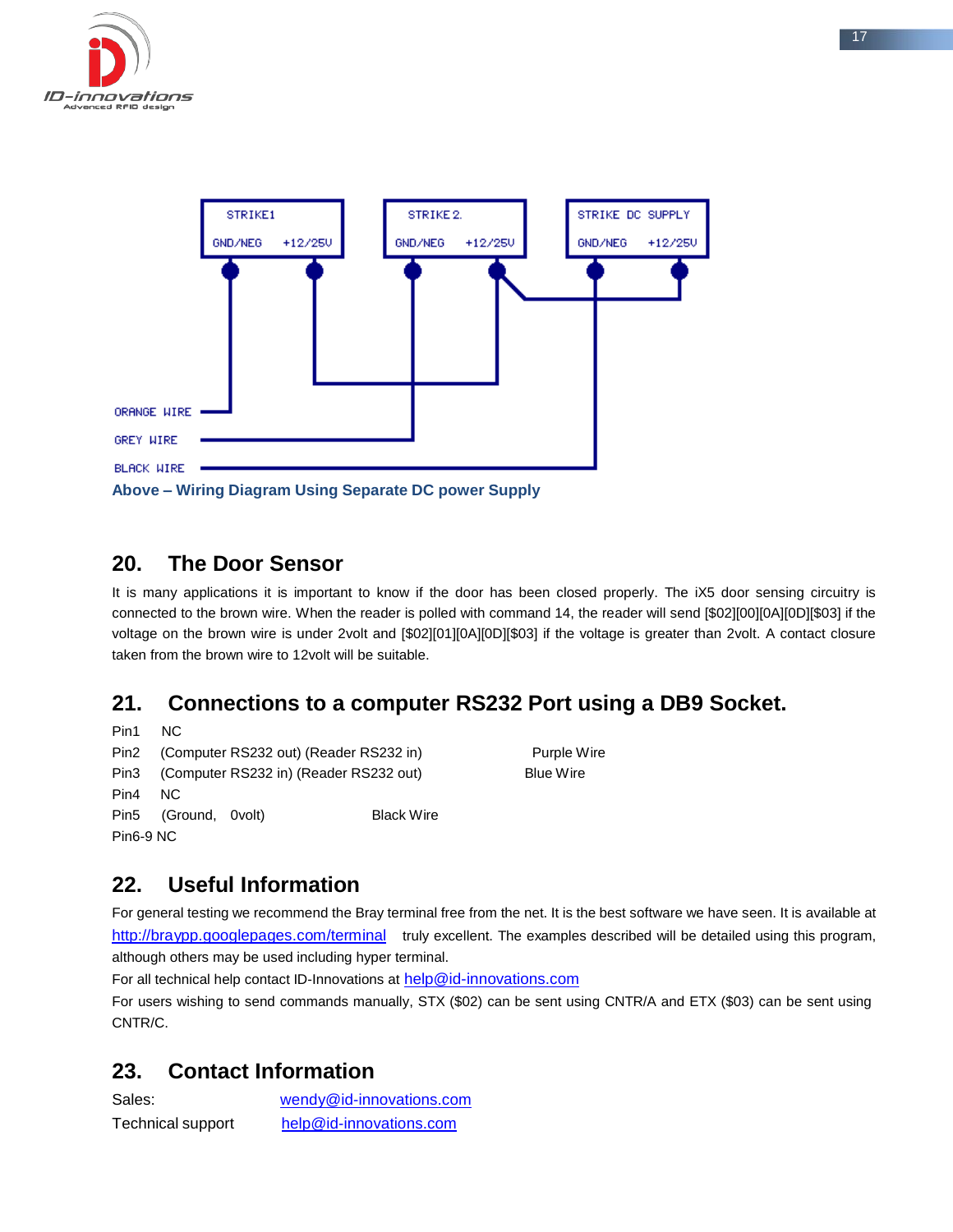

### **24. Disclaimer**

The information in this document is provided solely for the use of ID Innovations' products. There are no express or implied copyright licenses or intellectual property rights granted to design or fabricate any of ID Innovations' products based on the information provided in this document.

ID Innovations reserves the right to make changes to specifications and product descriptions at any time without notice. The specifications provided in ID Innovations datasheets can and do vary in different applications and actual performance may vary over time.

ID Innovations' products are not intended for and will not be used in life support systems, human implantation, nuclear facilities or systems or any other application where product failure could lead to loss of life or catastrophic property damage.

ID Innovations makes no warranty, representation or guarantee regarding the suitability of its products for any purpose, and it assumes no liability, whether claim, loss, damage or expense of any kind caused in whole or in part, directly or indirectly by the inadequacy of any products for any purpose, any infringement, deficiency or defect in any products whether or not covered by any manufacturer's warranty, the use or performance of any products, any interruption or loss of service, or any special, direct, indirect, incidental or consequential damage, including, without limitation, personal injury or loss of business or profit, or other dam age, whether or not ID Innovations has been informed of the possibility or likelihood of such or any other damages, arising out of the application or use of any product and information provided.

This product contains polled command software that is still undergoing testing and has been described as such in the data sheet. The user should understand that he uses these commands at his own risk. In particular the user should understand that the commands may contain errors, may cause malfunction and that the commands themselves may change in future versions.

### **Appendix1 - CRC calculation in PIC assembly language**.

| ; Beginning of test program |       |                                        |     |                                       |  |
|-----------------------------|-------|----------------------------------------|-----|---------------------------------------|--|
| PERF_CRC                    |       | -------------------------------------- |     |                                       |  |
|                             | CALL  | CRC_Init                               |     |                                       |  |
|                             | movlw | 12                                     |     |                                       |  |
|                             | CALL  | CRC_Update                             |     |                                       |  |
|                             | movlw | 34                                     |     |                                       |  |
|                             | call  | CRC_Update                             |     |                                       |  |
|                             | movlw | 12                                     |     |                                       |  |
|                             | call  | CRC_Update                             |     |                                       |  |
|                             | movlw | 00                                     |     |                                       |  |
|                             | call  | CRC_Update                             | CRC | 8ABB                                  |  |
|                             | jmp   | PERF CRC                               |     | :Loop indefinitely for test.          |  |
| CRC Init                    |       |                                        |     |                                       |  |
|                             | movlw | 0x00                                   |     | ; Preload the CRC Registers with 0x00 |  |
|                             | movwf | CRC16_HIGH                             |     |                                       |  |
|                             | movwf | CRC16_LOW                              |     |                                       |  |
|                             | retlw | 0                                      |     |                                       |  |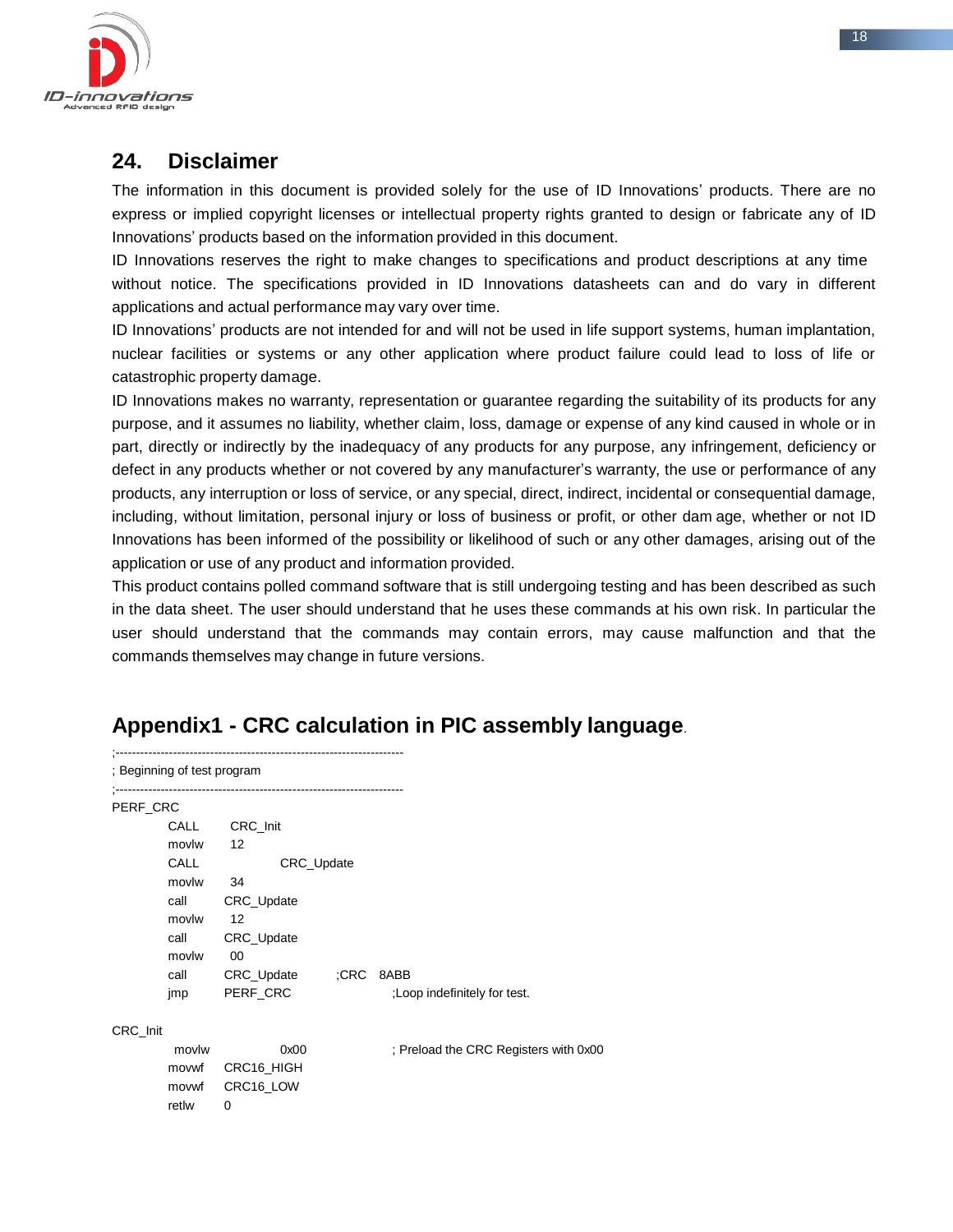

| CRC_Update  |       |              |  |
|-------------|-------|--------------|--|
|             | xorwf | CRC16 HIGH,w |  |
|             | movwf | <b>INDEX</b> |  |
|             | andlw | 0xf0         |  |
|             | swapf | INDEX,F      |  |
|             | xorwf | INDEX,F      |  |
| ; High byte |       |              |  |
|             | movf  | INDEX,W      |  |
|             | andlw | 0xf0         |  |
|             |       |              |  |
|             | xorwf | CRC16_LOW, W |  |
|             | movwf | CRC16 HIGH   |  |
|             | rlf   | INDEX, W     |  |
|             | rlf   | INDEX, W     |  |
|             | xorwf | CRC16_HIGH,F |  |
|             | andlw | 0xe0         |  |
|             | xorwf | CRC16 HIGH,F |  |
|             | swapf | INDEX,F      |  |
|             | xorwf | INDEX, W     |  |
|             | movwf | CRC16 LOW    |  |

retlw 0

## **Appendix2- CRC calculation in ARM Thumb assembly language.**

|            | ; Beginning of test program |                                                                                                                                |                                       |
|------------|-----------------------------|--------------------------------------------------------------------------------------------------------------------------------|---------------------------------------|
| Perf_crc   |                             |                                                                                                                                |                                       |
|            | bl                          | crc16_INIT                                                                                                                     |                                       |
|            | Ldr                         | $r1, = 0x12$                                                                                                                   |                                       |
|            | bl                          | CRC_update                                                                                                                     |                                       |
|            | Ldr                         | $r1, =0x34$                                                                                                                    |                                       |
|            | bl                          | CRC_update                                                                                                                     |                                       |
|            | Ldr                         | $r1, = 0x12$                                                                                                                   |                                       |
|            | bl                          | CRC_update                                                                                                                     |                                       |
|            | Ldr                         | $r1, =0x00$                                                                                                                    |                                       |
|            | bl                          | CRC_update                                                                                                                     | $;CRC = 8ABB$                         |
|            | b                           | Perf crc                                                                                                                       | ;Loop indefinitely for test.          |
| crc16_INIT |                             |                                                                                                                                |                                       |
|            | push                        | $\{lr, r1\}$                                                                                                                   |                                       |
|            | Idr                         | $r1, =0x00$                                                                                                                    | ; Preload the CRC Registers with 0x00 |
|            |                             |                                                                                                                                |                                       |
|            | strb                        | r1,[r11,#CRC16_lo_b]                                                                                                           |                                       |
|            | pop                         | $\{r1,pc\}$                                                                                                                    |                                       |
| CRC_update |                             |                                                                                                                                |                                       |
|            | eor<br>mov                  | push {lr, r0, r2, r3, r4}<br>$ldrb$ $r3,[r11, \#CRC16_hi_b]$<br>$ldrb$ $r4$ , $[r11, #CRC16$ $lo$ $bl$<br>r1, r3, r1<br>r2, r1 |                                       |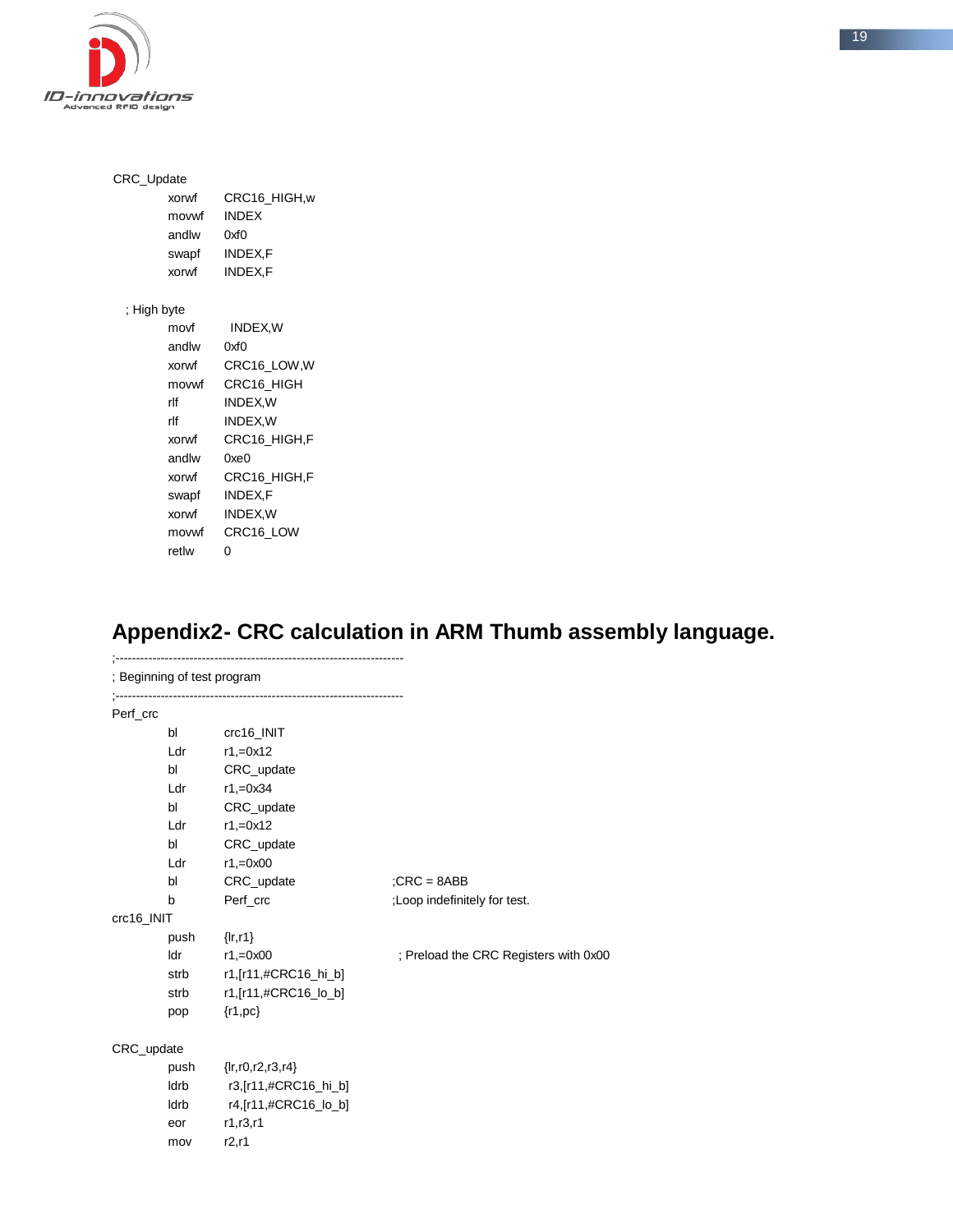

| and   | r1,#0xf0               |
|-------|------------------------|
| Isl   | r2,#4                  |
| ubfx  | r0,r2,#8,#4            |
| add   | r2.r0                  |
| and   | r2, #0xff              |
| eor   | r2, r1                 |
| and   | r1,r2,#0xf0            |
| eor   | r3.r4.r1               |
| Isl   | r1.r2.#1               |
| tst   | r1,#0x100              |
| orrne | r1,#0x01               |
| and   | r1,#0xff               |
| eor   | r3.r1                  |
| and   | r1,#0xe0               |
| eor   | r3.r1                  |
| Isl   | r2.#4                  |
| ubfx  | r0,r2,#8,#4            |
| add   | r2.r0                  |
| and   | r2, #0xff              |
| eor   | r1.r2.r1               |
| mov   | r4.r1                  |
| strb  | r3,[r11,#CRC16_hi_b]   |
| strb  | r4,[r11,#CRC16_lo_b]   |
| pop   | ${r4, r3, r2, r0, pc}$ |

## **Appendix3- CRC calculation in Atmel ATmega assembly language.**

|        | ; Beginning of test program |                                                   |
|--------|-----------------------------|---------------------------------------------------|
|        |                             |                                                   |
| Test:  | call                        | inits                                             |
|        | <b>Idi</b>                  | r16,#0x12                                         |
|        | CALL                        | CRC_Update3 ;                                     |
|        | ldi                         | r16,#0x34                                         |
|        | <b>CALL</b>                 | CRC_Update3 ;                                     |
|        | ldi                         | r16,#0x12                                         |
|        | <b>CALL</b>                 | CRC_Update3 ;                                     |
|        | ldi                         | r16,#0x00                                         |
|        | CALL                        | CRC_Update3 ;<br>$;CRC = 8ABB$                    |
|        | Jmp                         | Test<br>;Loop indefinitely for test               |
| Inits: | ldi                         | ; Preload the CRC Registers with 0x00<br>r16,0x00 |
|        | sts                         | CRC16_HIGH, r16                                   |
|        | sts                         | CRC16_LOW, r16                                    |
|        | ret                         |                                                   |
|        | CRC_Update3:                |                                                   |
|        | lds                         | r17, CRC16_HIGH                                   |
|        | eor                         | r16, r17                                          |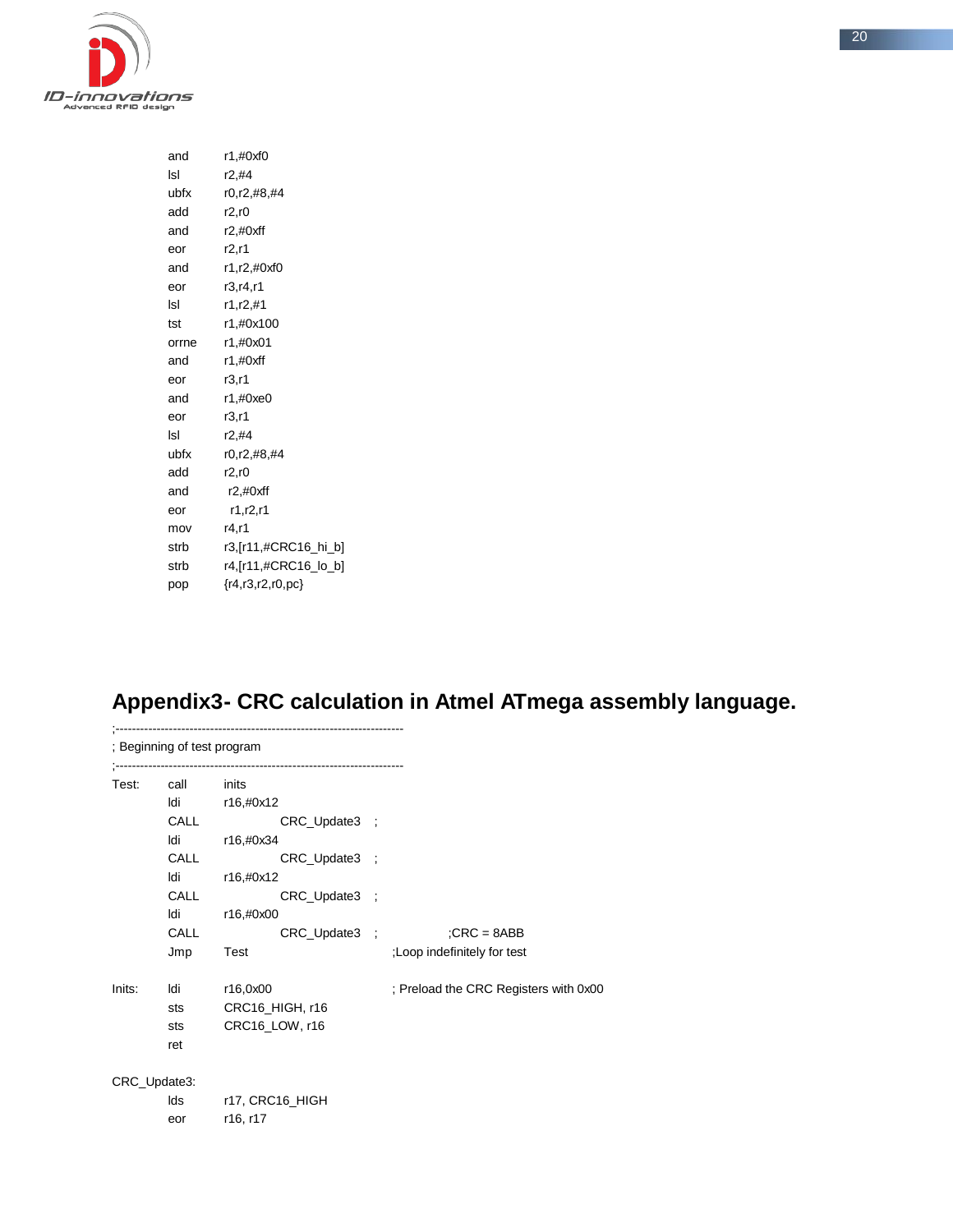

| sts         | INDEX, r16           |
|-------------|----------------------|
| andi        | r16, 0xf0            |
| lds         | r17, index           |
| swap        | r17                  |
| eor         | r16, r17             |
| sts         | index, r16           |
| ; High byte |                      |
| andi        | r16, 0xf0            |
| lds         | r17, CRC16 LOW       |
| eor         | r16, r17             |
| sts         | CRC16_HIGH, r16      |
| lds         | r17, index           |
| rol         | r17                  |
| lds         | r17, index           |
| rol         | r17                  |
| lds         | r16, CRC16 HIGH      |
| eor         | r16, r17             |
| sts         | $crc16$ _high, $r16$ |
| andi        | r17, 0xe0            |
| lds         | r16, crc16_high      |
| eor         | r16, r17             |
| sts         | crc16_high, r16      |
| lds         | r16, index           |
| swap        | r16                  |
| sts         | index, r16           |
| eor         | r17, r16             |
| sts         | crc16_low, r17       |
| ret         |                      |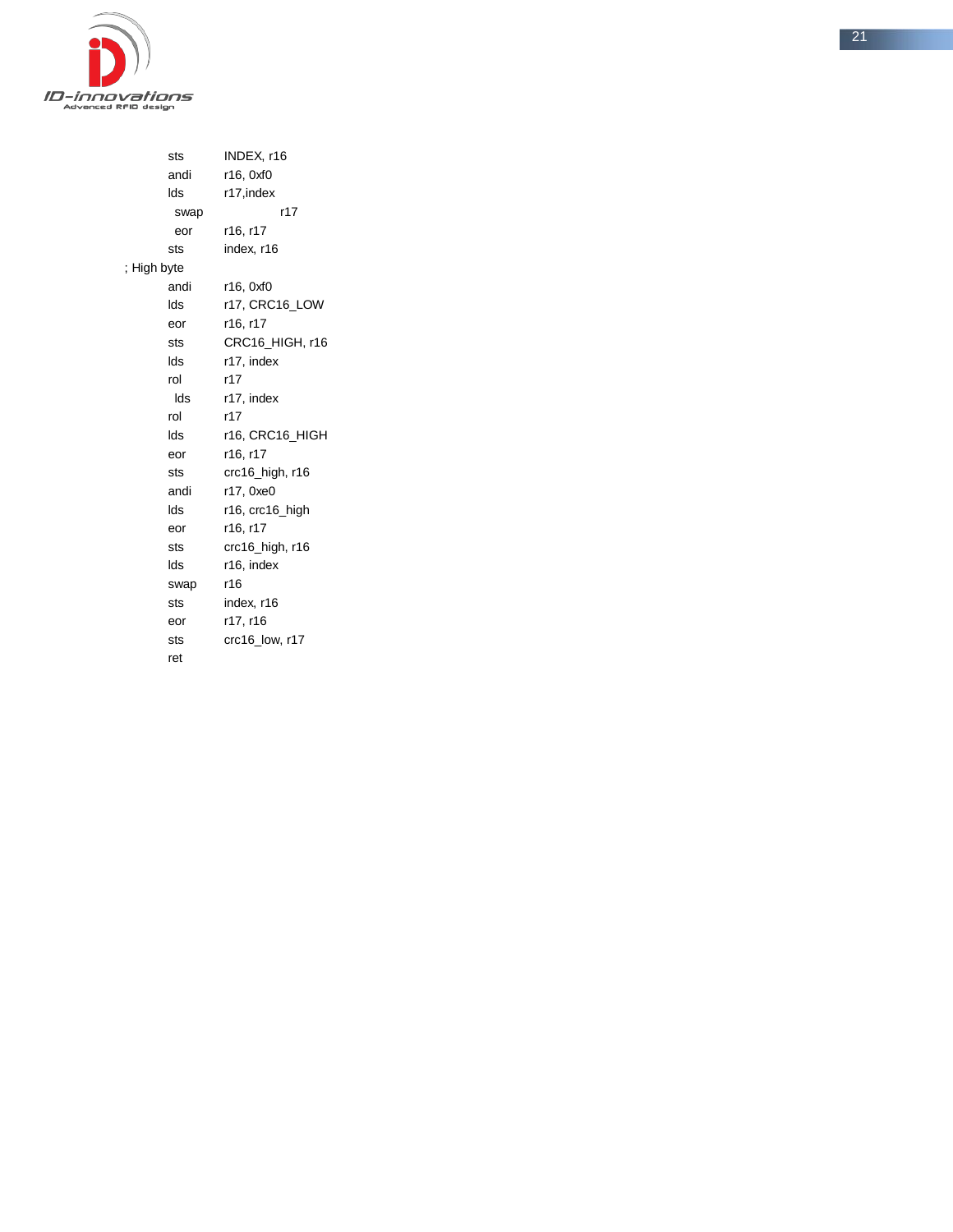

### **Appendix4 - Worked examples of polled commands.**

All polled commands assume an initial reader address and password of 0000

- 1) Login Explained in detail
- 2) Logout
- 3) Change mode to poll
- 4) Change mode to non poll
- 5) Assign strike mode
- 6) Perform Strike
- 7) Read Door Contacts
- 8) Change Reader Address
- 9) Change Reader Password
- 10) Emergence Reset Password and Address

### 1) Command 10, Logon/off - Explained in detail

System values may only be changed if the user has Logged in with the reader password. The reader password as supplied is \$0000 and the reader address is \$0000

| General Form                        |                | [STX][Address][10][Parameter][Password][CRC][ETX]                                                           |
|-------------------------------------|----------------|-------------------------------------------------------------------------------------------------------------|
| Logon on                            |                | [\$02] [\$0000] [\$10] [\$01] [0000] [\$2C97] [\$03]                                                        |
| As Appears on Bray Macro            | $\mathcal{L}$  | \$020000100100002C97\$03 or \$02000010010000FFFF\$03                                                        |
| Log off<br>As Appears on Bray Macro | $\ddot{\cdot}$ | [\$02] [\$0000] [\$10] [\$00] [0000] [\$1BA7] [\$03]<br>\$020000100000001BA7\$03 or\$02000010000000FFFF\$03 |

- Step1 Run the Bray terminal. See 'Useful Information Bray terminal'
- Step2 Set up terminal to 19200 baud, no parity, 8 data bits, 1 stop bit.
- Step3 Click 'Connect'
- Step4 Set keyboard to Upper Case
- Step5 Click 'Set Macros'. The Macro table 1 thru 24 will appear.
- Step6 In M1 type \$020000100100002C97\$03

### OR

In M1 type \$02000010010000**FFFF**\$03 - Using test CRC = \$FFFF

(Take Note that the control keys have been preceded by a '\$', all other values are normal hex values) Step7 Click 'M1' once and this will send the command.

| 2) Command 11, Send all Cards<br>As Appears on Bray Macro                                    | \$020000110210\$03   | or | \$02000011FFFF\$03    |
|----------------------------------------------------------------------------------------------|----------------------|----|-----------------------|
| 3) Command 12, Strike Period<br>Example - select both 6 second<br>As Appears on Bray Macro   | \$02000012056511\$03 | or | \$0200001205FFFF\$03  |
| 4) Command 13 Perform strike<br>Example - Cycle both Strike 1 & 2<br>As appears n Bray Macro | \$02000013036643\$03 | or | \$0200001303FFFF\$03R |
| 5) Command 14 Read Door Status<br>As appears in Bray Macro                                   | \$0200001452B5\$03   | or | \$02000014FFFF\$03    |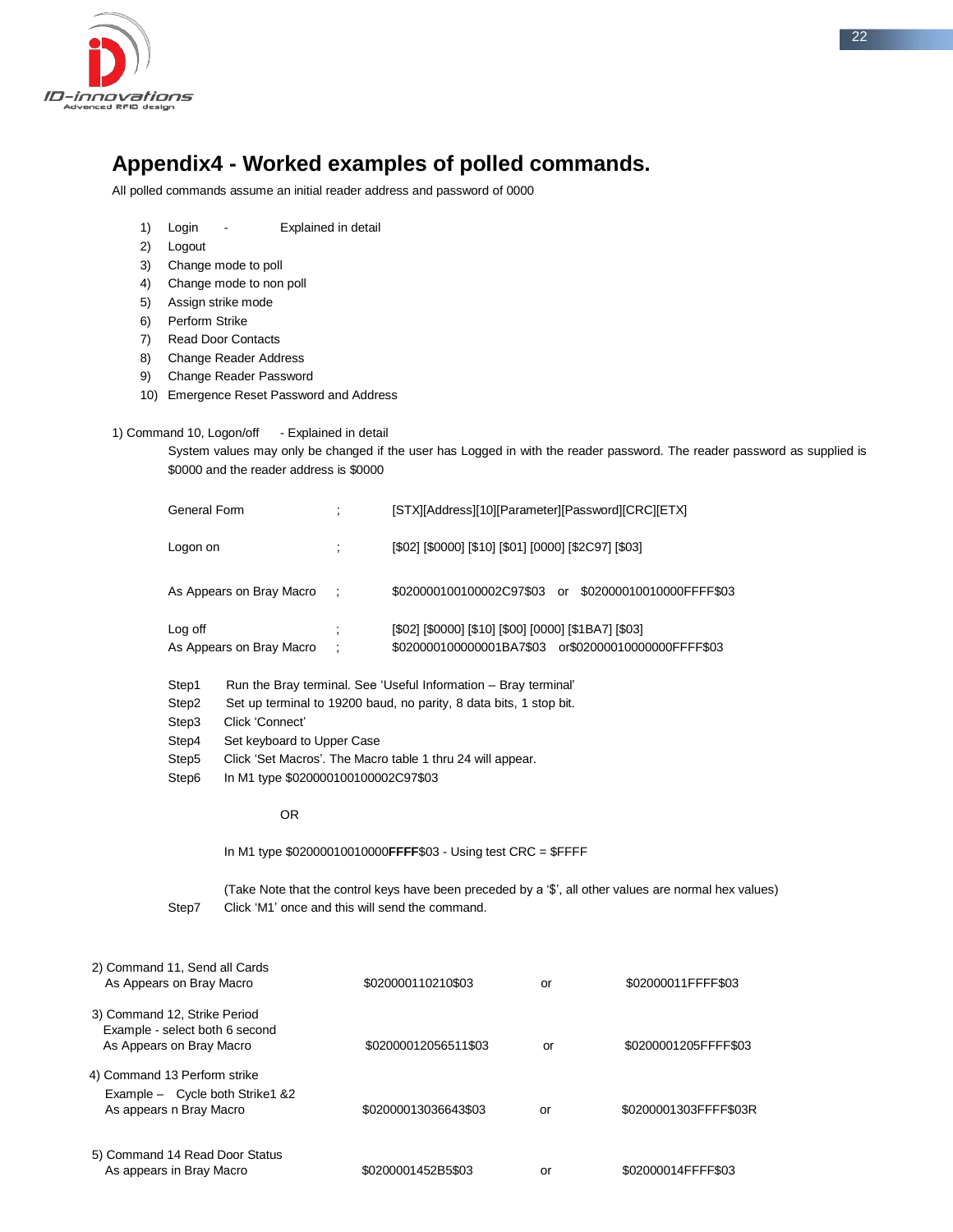

| 6) Command 15 Change Reader Address<br>As appears in Bray Macro                          | \$020000151234BB55\$03 | or | \$020000151234FFFF\$03  |
|------------------------------------------------------------------------------------------|------------------------|----|-------------------------|
| 7) Command 16 Set System Response<br>Example - Set to Normal<br>As appears in Bray Macro | \$0200001600A9D5\$03   | or | \$0200001600FFFF\$03    |
| 8) Command 17 Change Password<br>Example 1, change from 0000 to 3333                     | \$0200001733339005\$03 | or | \$020000173333 FFFF\$03 |
| Example 2, Change from 3333 to 0000<br>As appears in Bray Macro                          | \$020000170000C6F3\$03 | or | \$020000170000FFFF\$03  |
| 10) Command 18 Set Power<br>Example 1, Set power to 1F (HEX)                             | \$020000181F6904\$03   | or | \$020000181FFFFF\$03    |
| 11) Command 19 Tune<br>Example 1, Tune Reader                                            | \$020000198318\$03     | or | \$02000019FFFF\$03      |